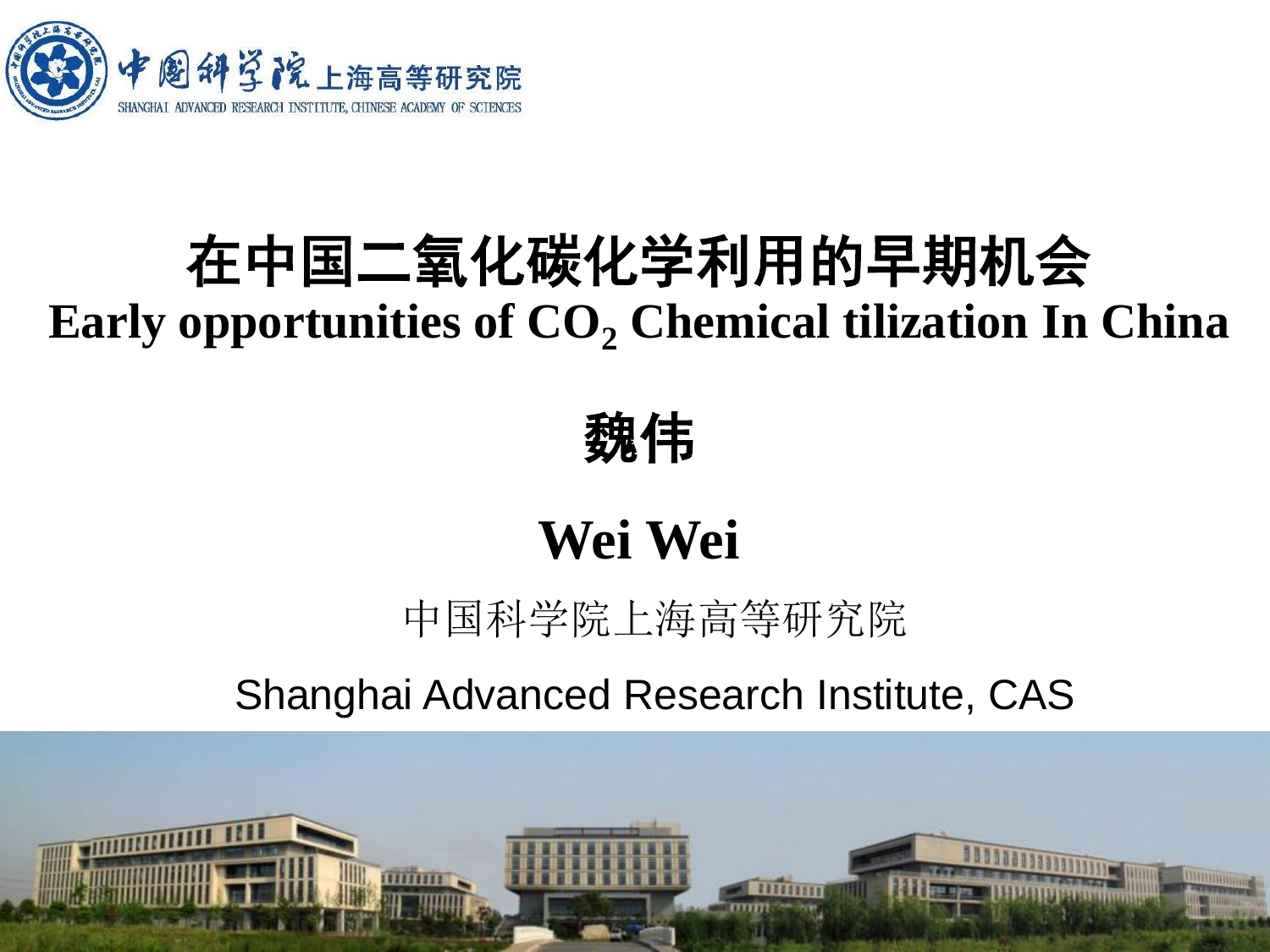## **Chemical Utilization of CO<sup>2</sup> : What and Why?**

*Chemical utilization of CO<sup>2</sup>* is feature by the **chemical conversion process**, which produces **value-add** products **from CO<sup>2</sup> and other co-reactants**.

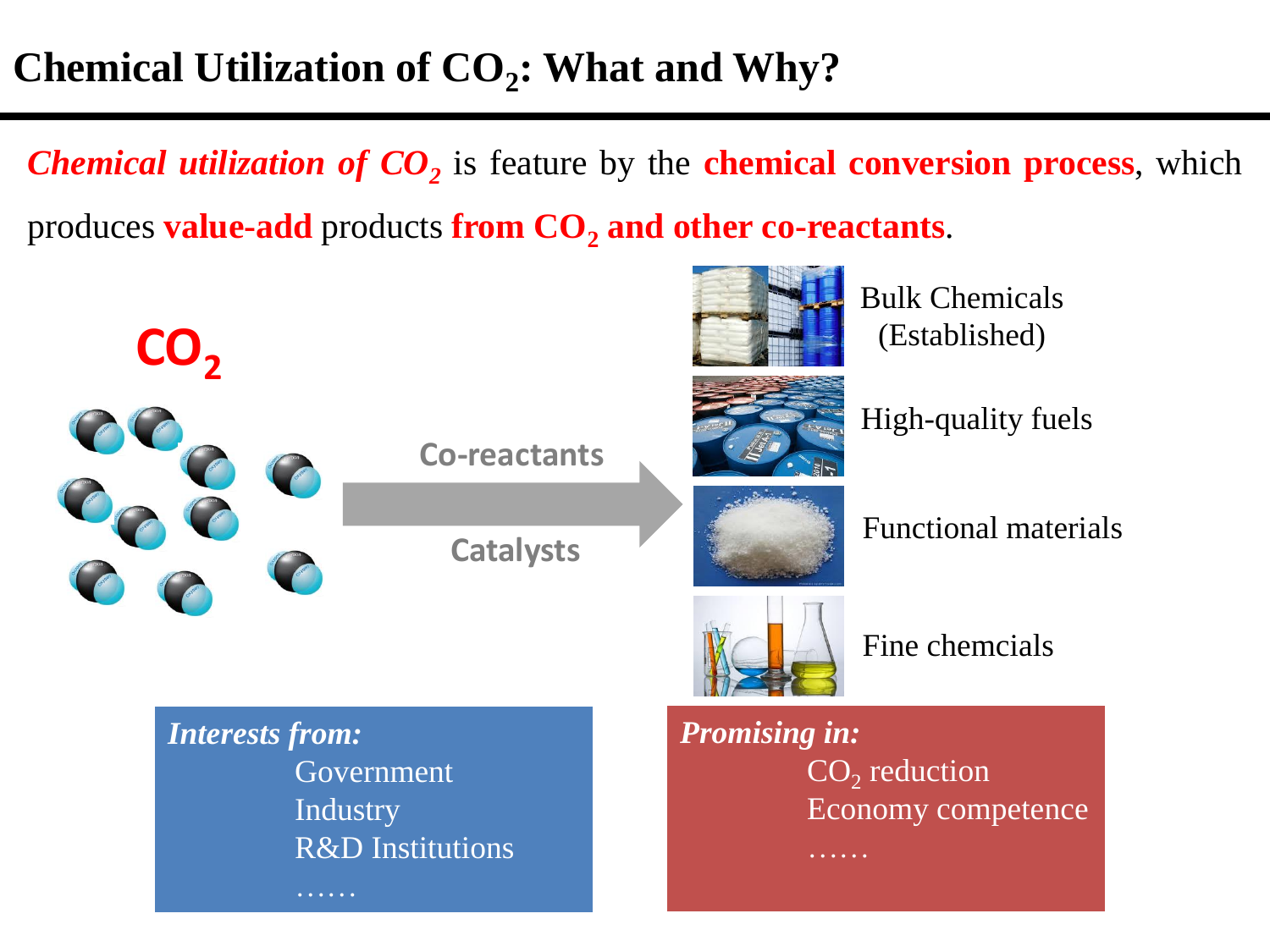# **Chemical Utilization of CO<sup>2</sup> : Strategies**

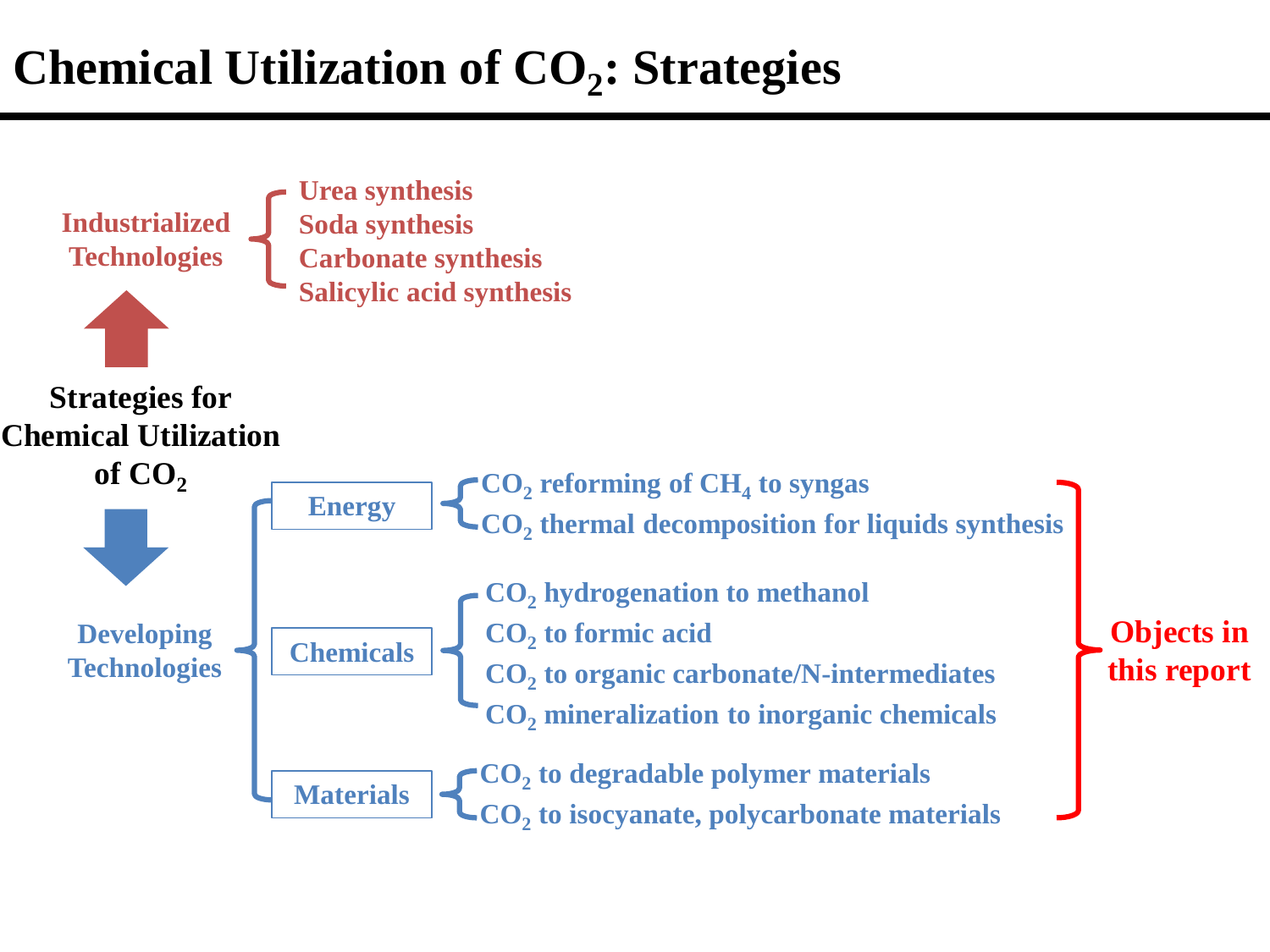## **Chemical Utilization of CO<sup>2</sup> : Established Processes**

#### **Current Available Processes for Chemical Utilization\***

|                                                  | <b>Urea</b> | <b>Soda</b> | <b>Carbonate/Salicylic Acid</b> |
|--------------------------------------------------|-------------|-------------|---------------------------------|
| <b>2012 Production (Mt)</b>                      | 70          | 24          | $\sim$ 6                        |
| $2012 \text{ CO}_2$ Reduction (Mt)               | 50          | 10          | $\sim\!\!4$                     |
| <b>Value (Bn RMB)</b>                            | <b>140</b>  | 36          | $-**$                           |
| Predicted 2020 CO <sub>2</sub> Reduction (Mt) 60 |             | <b>20</b>   | _**                             |
| Predicted 2030 CO <sub>2</sub> Reduction (Mt) 70 |             | 29          | _**                             |

*\* China Based Data \* Unpredictable due to technical competance*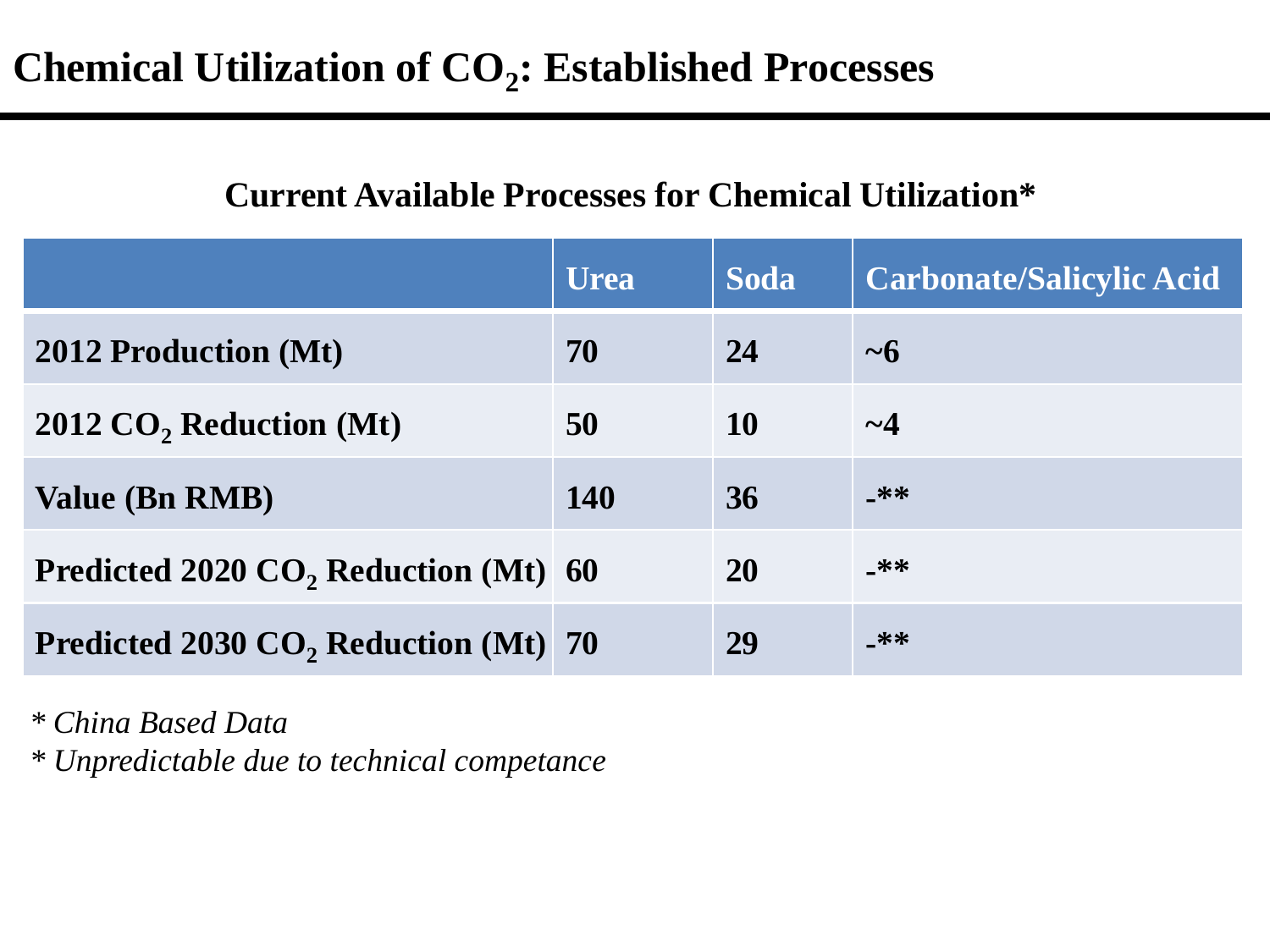## **Technical Evaluation**

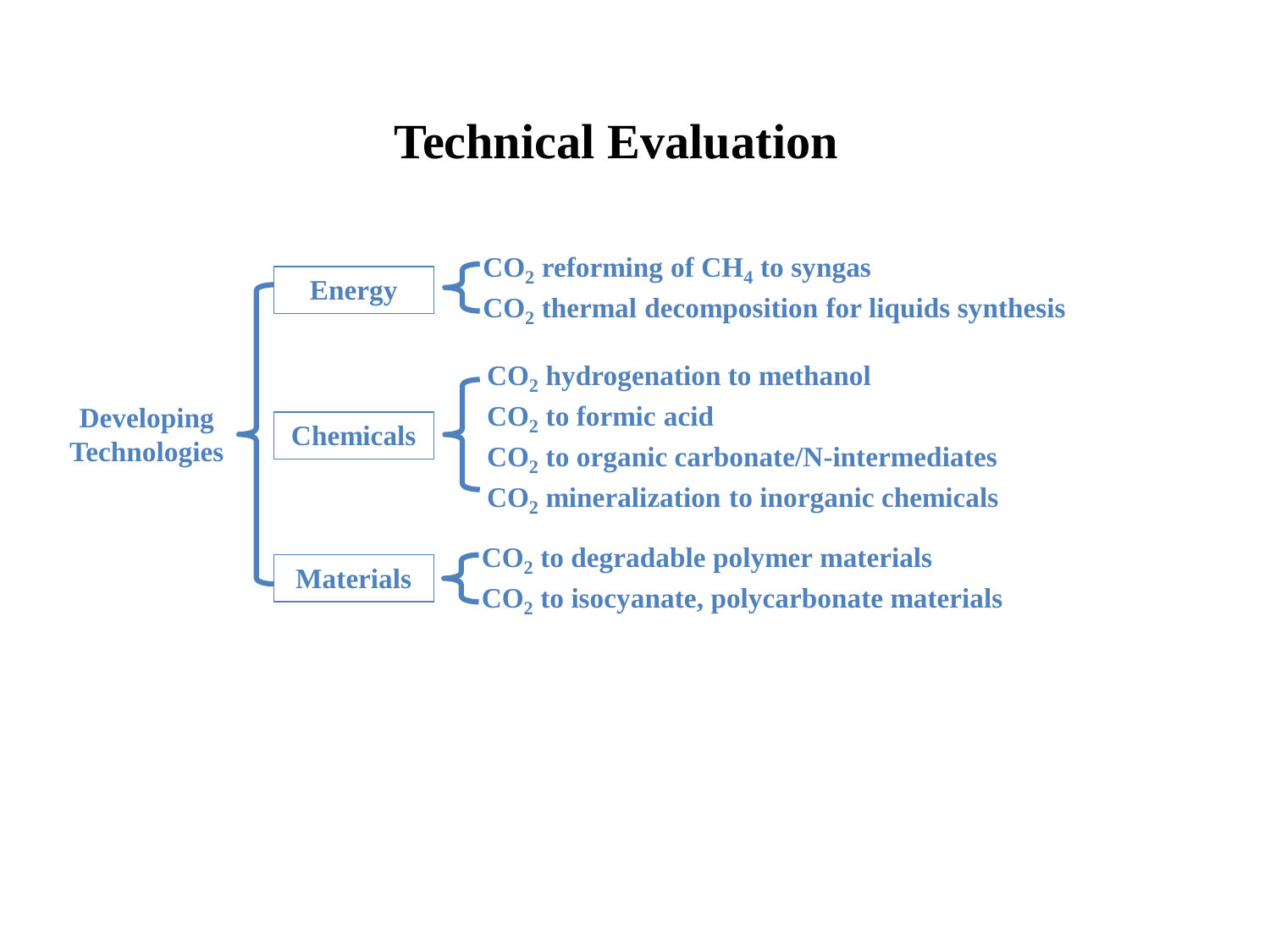$$
CO_2 \xrightarrow{CH_4} \text{Syngas}
$$

**CO<sup>2</sup> reduction analysis** 

**(t CO<sup>2</sup> /t Product)**

| <b>Direct utilization</b>                 | 0.73 |
|-------------------------------------------|------|
| <b>Direct reduction</b>                   | 0.20 |
| <b>Substitution of Raw Materials 1.80</b> |      |
| <b>Substitution of Products</b>           | 0.00 |
| <b>Overall</b>                            | 2.00 |

**CO<sup>2</sup> reduction capacity in Mid-long term (Mt/y)**

| 2020          |                 |              |             |                 |  |
|---------------|-----------------|--------------|-------------|-----------------|--|
| <b>Direct</b> | <b>Indirect</b> | <b>Total</b> | Compulsory* | <b>Capacity</b> |  |
| 1.50          | 133.50          | 15.00        | 60.00       | 300.00          |  |
|               |                 |              |             |                 |  |
| 2030          |                 |              |             |                 |  |
| <b>Direct</b> | <b>Indirect</b> | <b>Total</b> | Compulsory* | <b>Capacity</b> |  |
| 5.00          | 45.00           | 50.00        | 150.00      | 500.00          |  |
|               |                 |              |             |                 |  |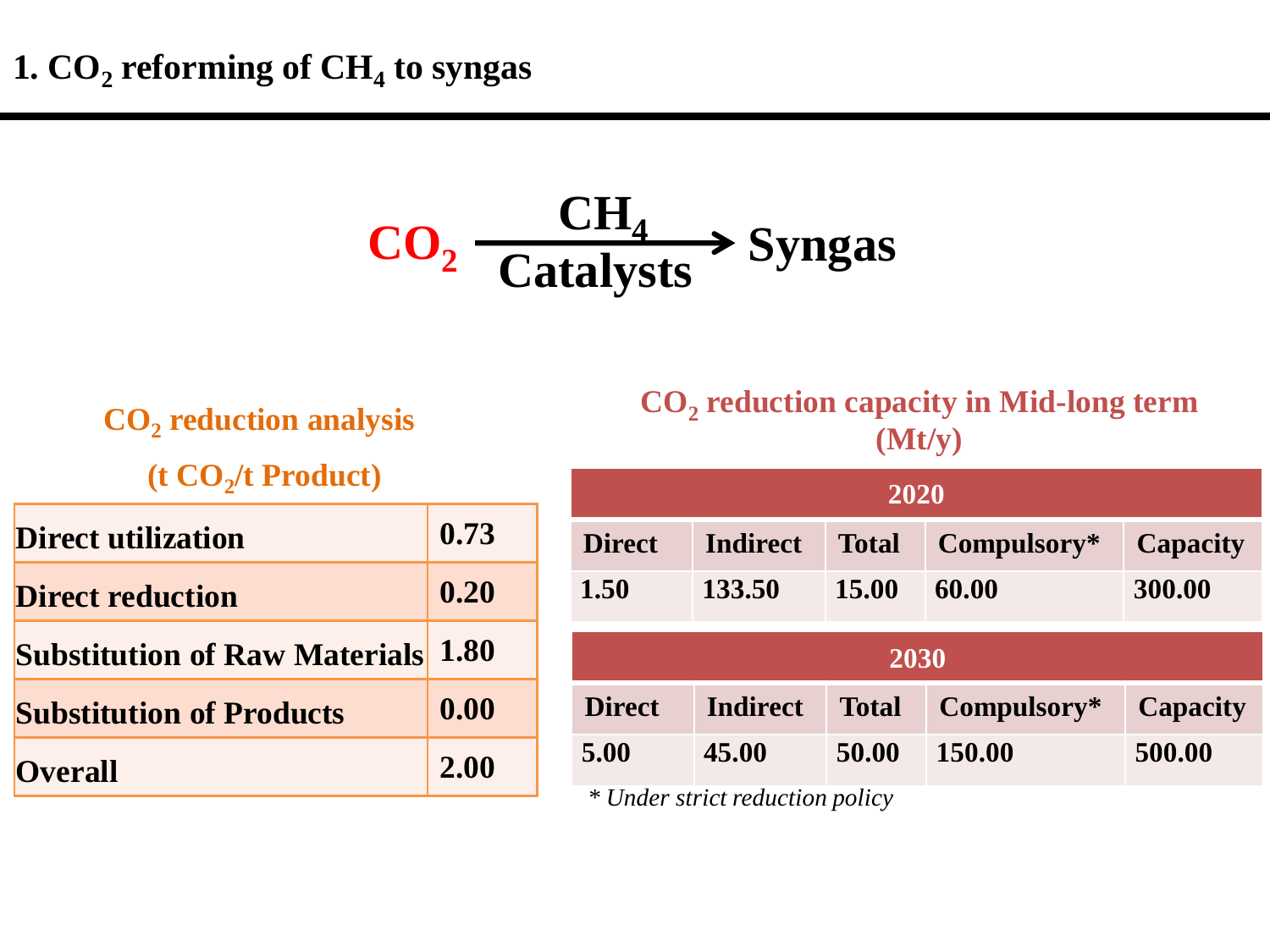**Technical…**

- **Pilot scale testing is on going**
- **2~4 years to commercialization**
- **Better catalysts are needed**
- **Reactor design and process scale up**

**Economical…**

- **Comparable with current technologies and policy in locations close to coal-bed methane and/or coal-conversion exhaust gas resources**
- **Further reduction of process cost is possible**
- **Output values of 4.5 and 15 billion RMB can be achieved by 2020 and 2030**

- **Large amounts of solid pollutants and waste water can be avoided**
- **Extra options on raw materials for energy-related industries**
- **New growth sector in low carbon & green industries**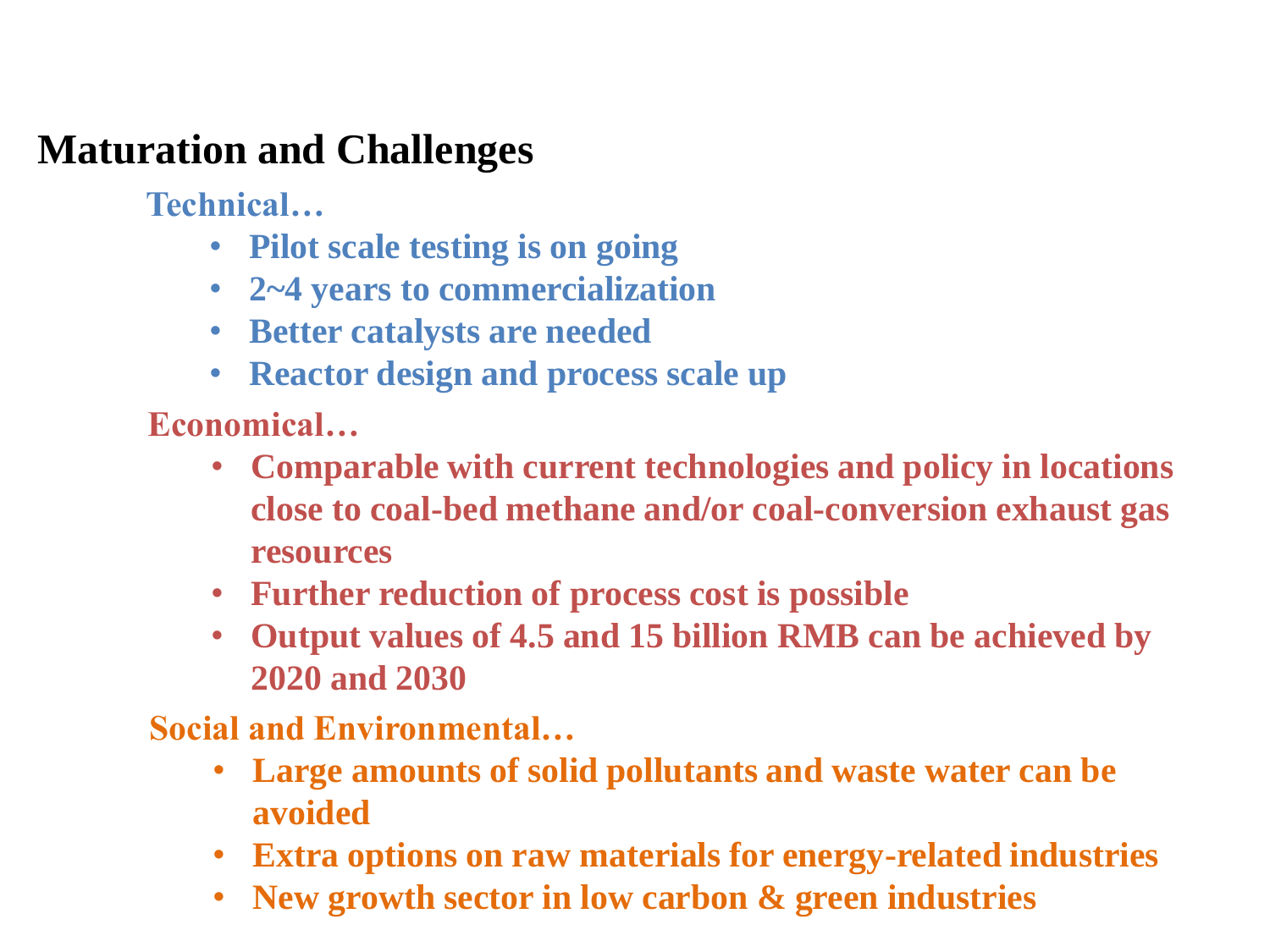$$
\begin{array}{c}\n\text{CO}_2 \xrightarrow{\text{Fe}_3\text{O}_4 \text{Looping}} \text{CO} \rightarrow \text{Liquids} \\
\downarrow \text{O}_2\n\end{array}
$$

| $CO2$ reduction analysis |  |  |  |  |
|--------------------------|--|--|--|--|
|--------------------------|--|--|--|--|

**(t CO<sup>2</sup> /t Product)**

| Direct utilization                        | 1.57 |
|-------------------------------------------|------|
| <b>Direct reduction</b>                   | 1.57 |
| <b>Substitution of Raw Materials 1.80</b> |      |
| <b>Substitution of Products</b>           | 0.00 |
| <b>Overall</b>                            | 3.37 |

**CO<sup>2</sup> reduction capacity in Mid-long term (Mt/y)**

| 2020             |                 |              |                  |                 |  |
|------------------|-----------------|--------------|------------------|-----------------|--|
| <b>Direct</b>    | <b>Indirect</b> | <b>Total</b> | Compulsory*      | Capacity        |  |
| $\boldsymbol{0}$ | $\bf{0}$        | $\bf{0}$     | $\boldsymbol{0}$ | 29.6            |  |
| 2030             |                 |              |                  |                 |  |
| <b>Direct</b>    | <b>Indirect</b> | <b>Total</b> | Compulsory*      | <b>Capacity</b> |  |
| 1.16             | 1.34            | 2.50         | 10.11            | 40.44           |  |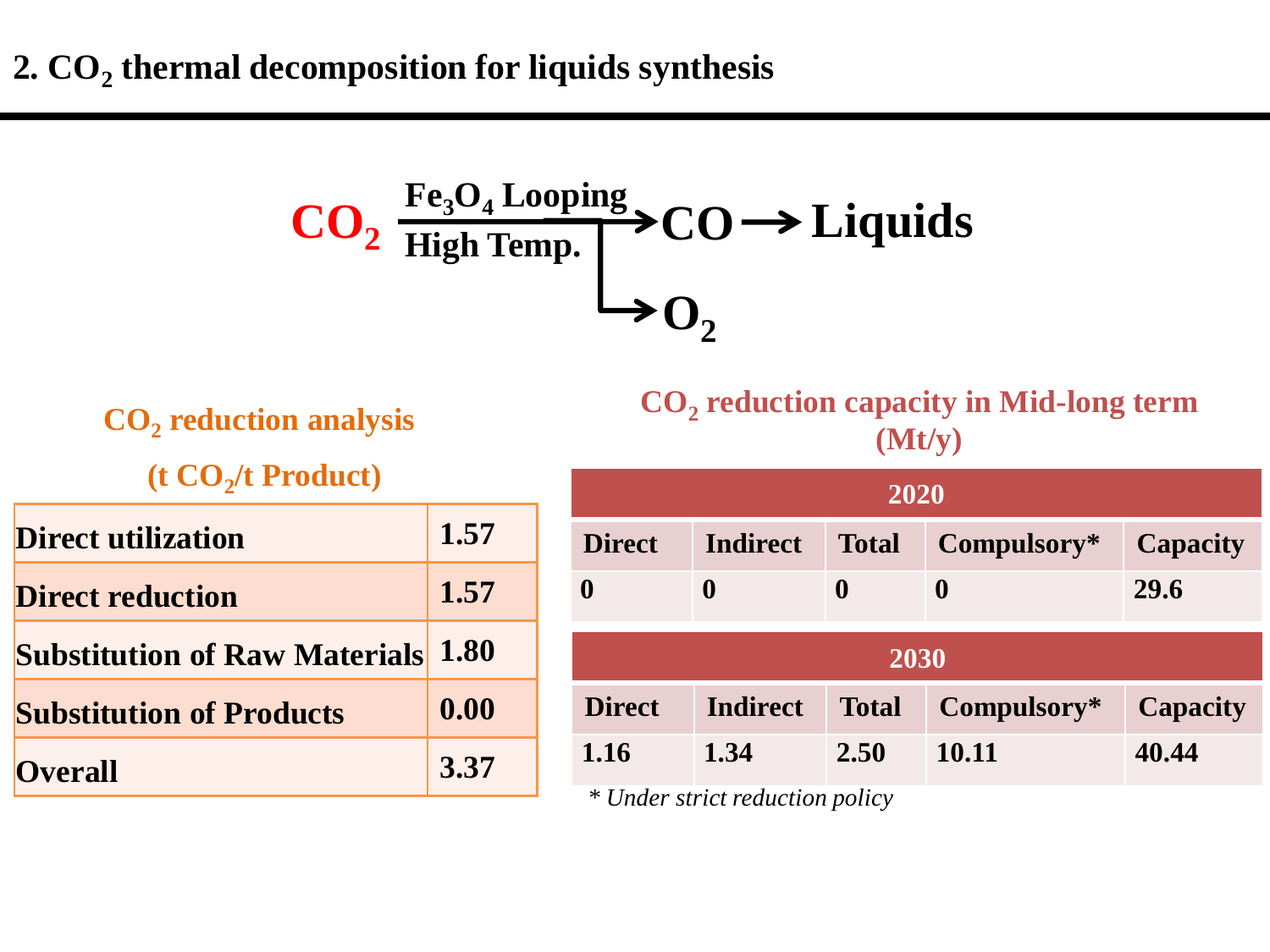**Technical…**

- **Initial laboratory testing**
- **Difficulties in high temperature reactor and integration with solar collector**
- **More efficient looping agents are needed**

**Economical…**

- **Currently cost ineffective**
- **Potentially comparative once technical difficulties are solved**

- **Pollutant & emission free process**
- **Substitution of fossil fuels by**  $CO<sub>2</sub>$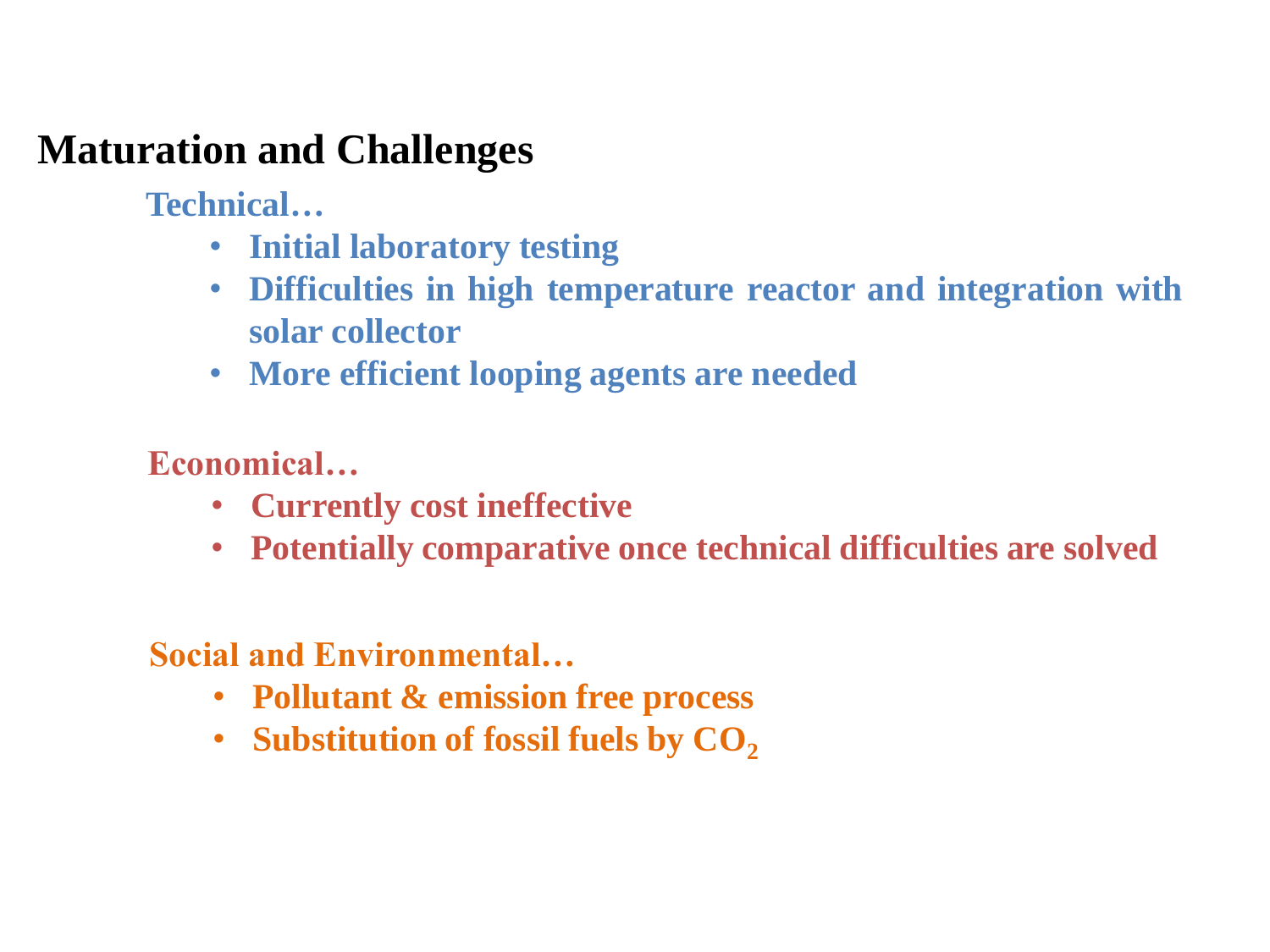$$
\text{CO}_2 \xrightarrow{\text{H}_2} \text{Method}
$$

**CO<sup>2</sup> reduction analysis** 

**(t CO<sup>2</sup> /t Product)**

| Direct utilization                   | 1.37 |
|--------------------------------------|------|
| <b>Direct reduction</b>              | 0.70 |
| <b>Substitution of Raw Materials</b> | 4.00 |
| <b>Substitution of Products</b>      | 0.00 |
| <b>Overall</b>                       | 4.70 |

**CO<sup>2</sup> reduction capacity in Mid-long term (Mt/y)**

| 2020          |                 |              |             |                 |  |
|---------------|-----------------|--------------|-------------|-----------------|--|
| <b>Direct</b> | <b>Indirect</b> | <b>Total</b> | Compulsory* | <b>Capacity</b> |  |
| 2.98          | 17.02           | 20.00        | 47.00       | 235.00          |  |
|               |                 |              |             |                 |  |
| 2030          |                 |              |             |                 |  |
| <b>Direct</b> | <b>Indirect</b> | <b>Total</b> | Compulsory* | <b>Capacity</b> |  |
| 74.56         | 42.55           | 50.00        | 94.00       | 376.00          |  |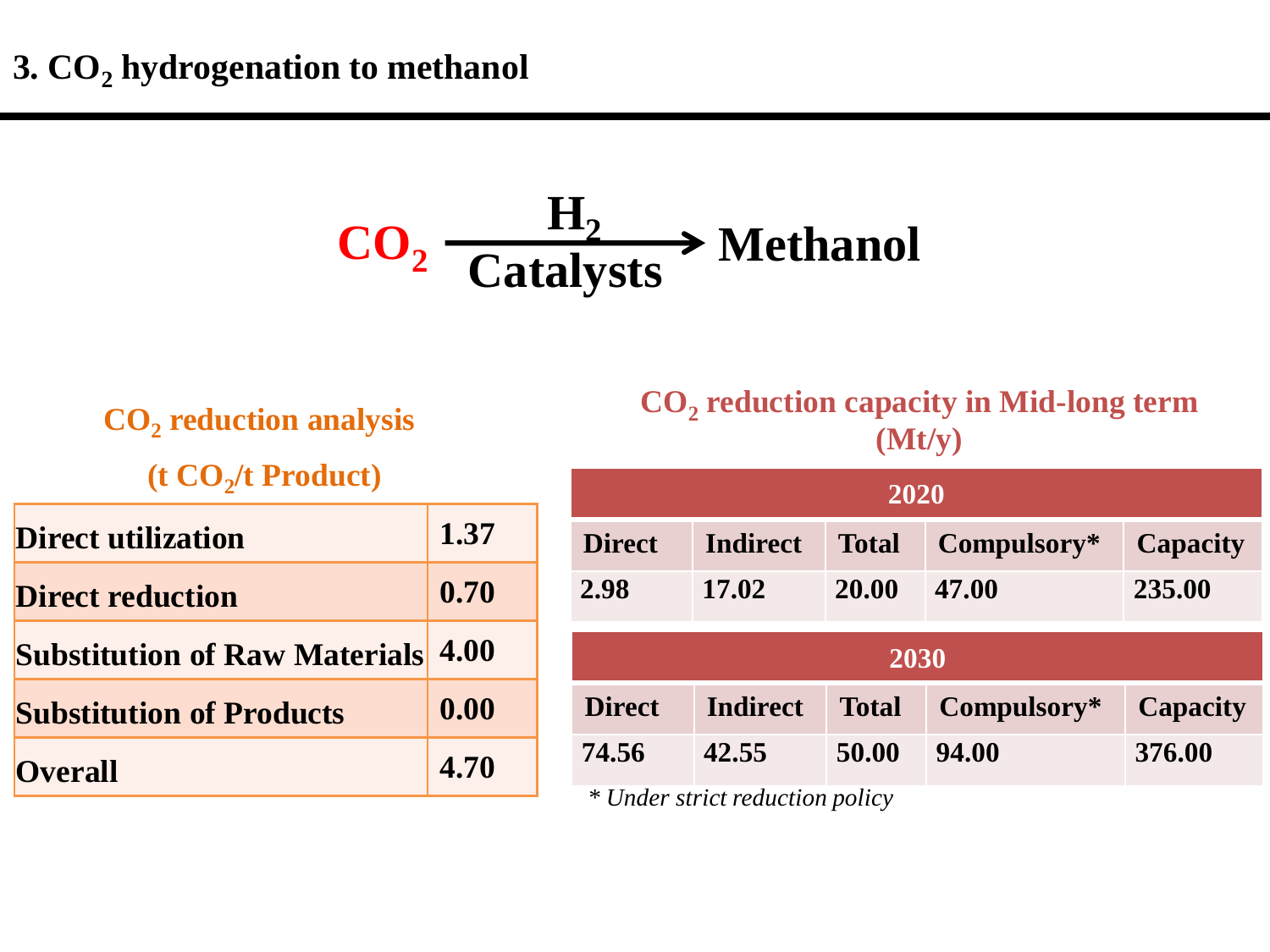**Technical…**

- **Pilot scale testing is on going**
- **~5 years to industrial demonstration**
- **Substantially rely on the development of renewables to provide low-price hydrogen**

**Economical…**

- **Lower cost compared with the current coal-based methanol in H2-rich locations such as salt industries**
- **Even more competitive when hydrogen can be supplied from renewable energies**
- **Output values of 12.5 and 35 billion RMB can be achieved by 2020 and 2030 under current policies**

- Large amounts of CO<sub>2</sub> reduction
- **Saving of fossil fuels**
- Make the most of by-produced  $H_2$  in certain sites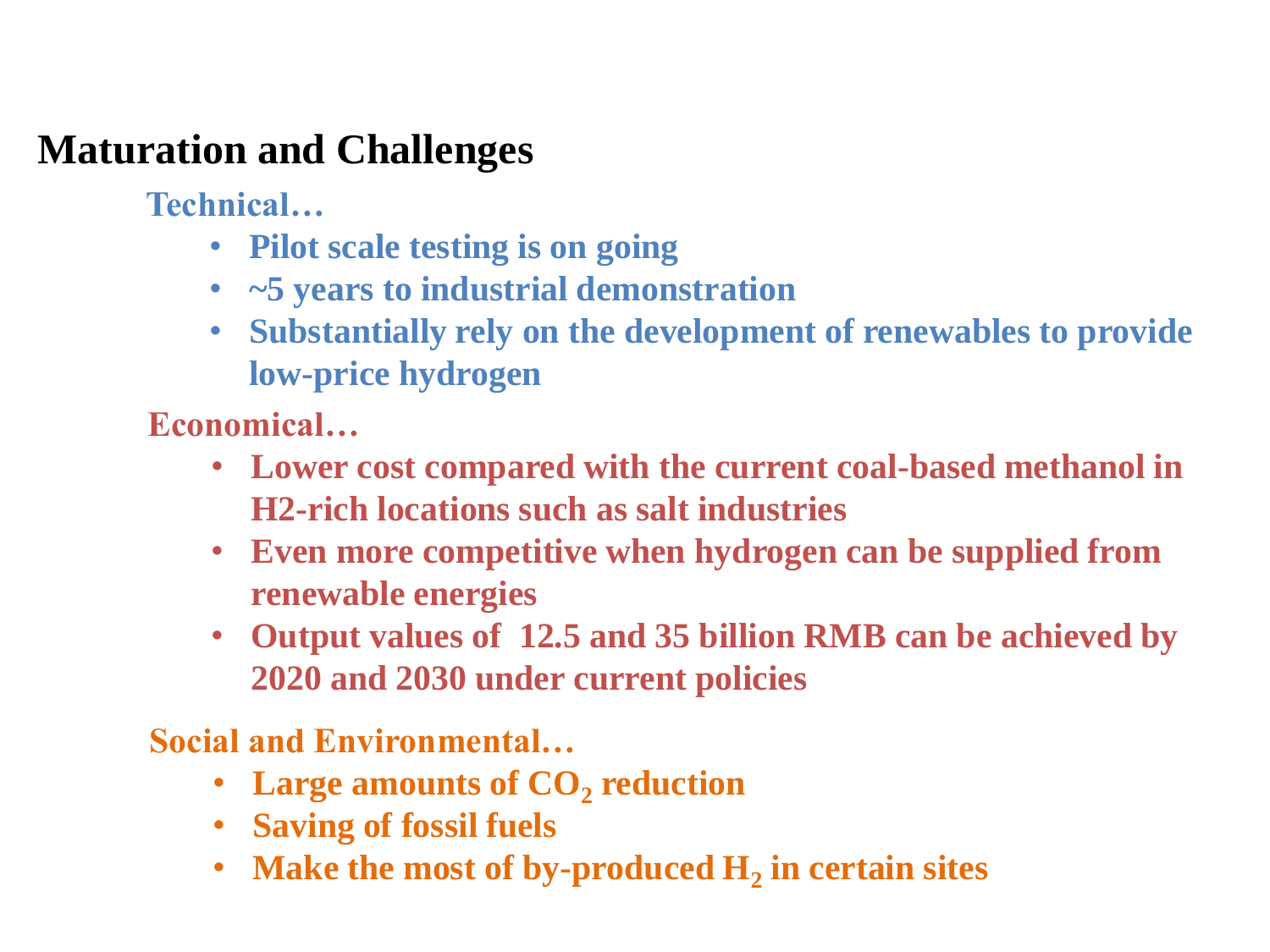#### **4. CO<sup>2</sup> to organic carbonate**

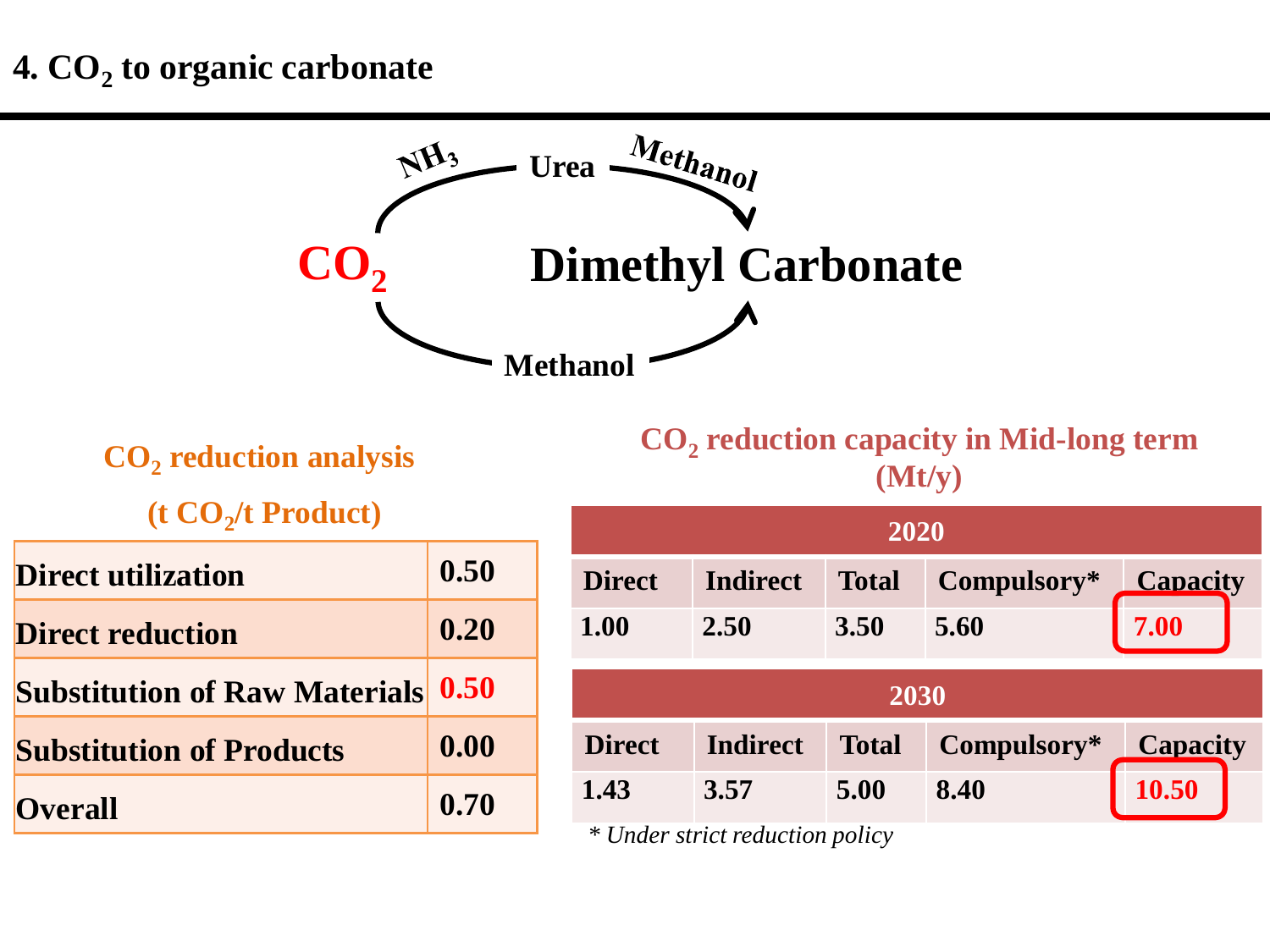**Technical…**

- **Industrial demonstration is on going**
- **More efficient catalysts are needed**
- **Necessary improvement on process/separation design**

**Economical…**

- **Lower cost compared with the current transesterification process**
- **Output values of 32.5 and 48.7 billion RMB can be achieved by 2020 and 2030 under current policies**

- **Much greener than current technology**
- **Value-add product with a wide range of applications**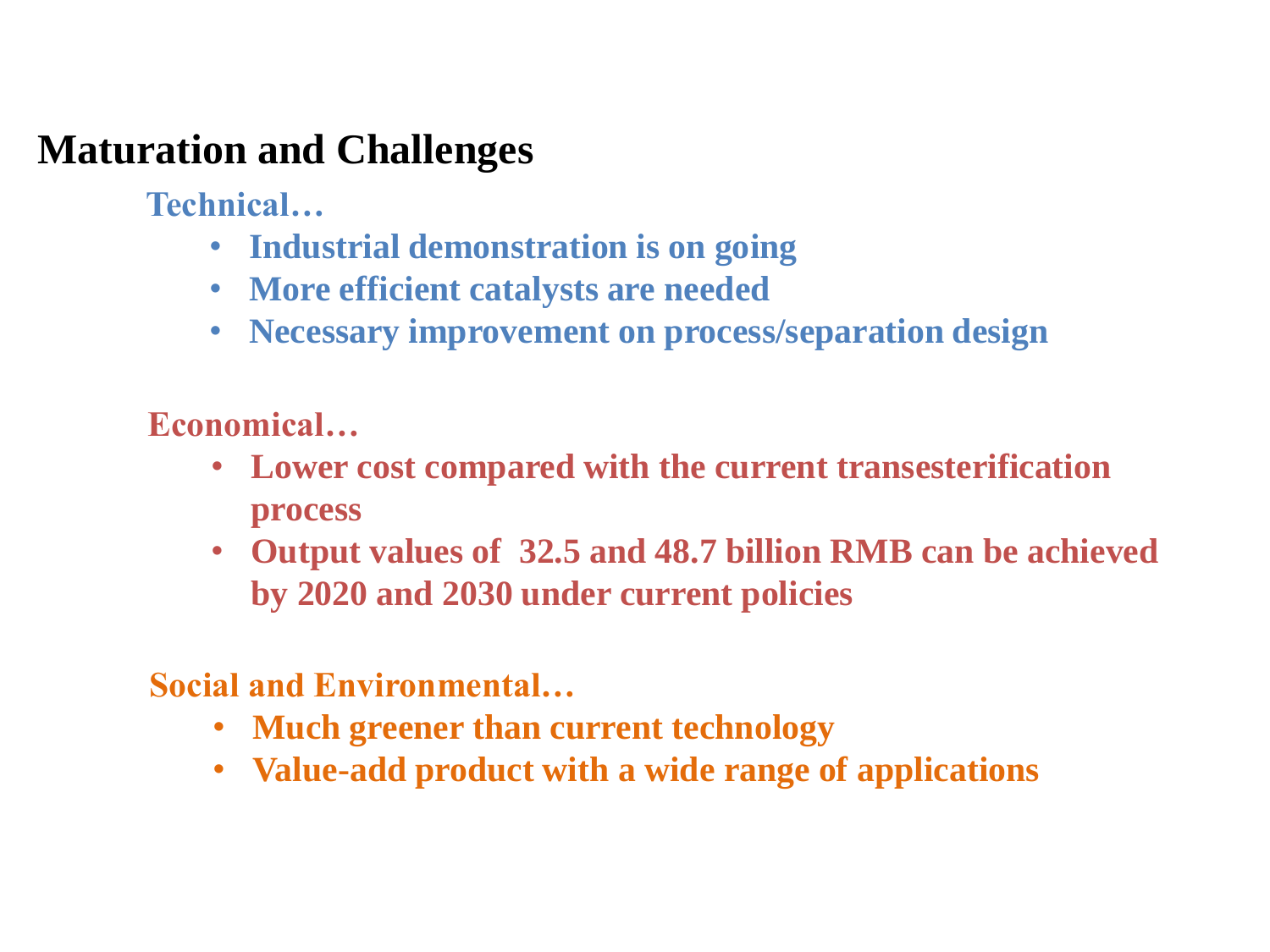

- **Environmental friendly**
- **Important potential in CO2 reduction (Multi-million t/year in 2020)**
- **Research in starting stage, far from scale up**
- **Unpredictable**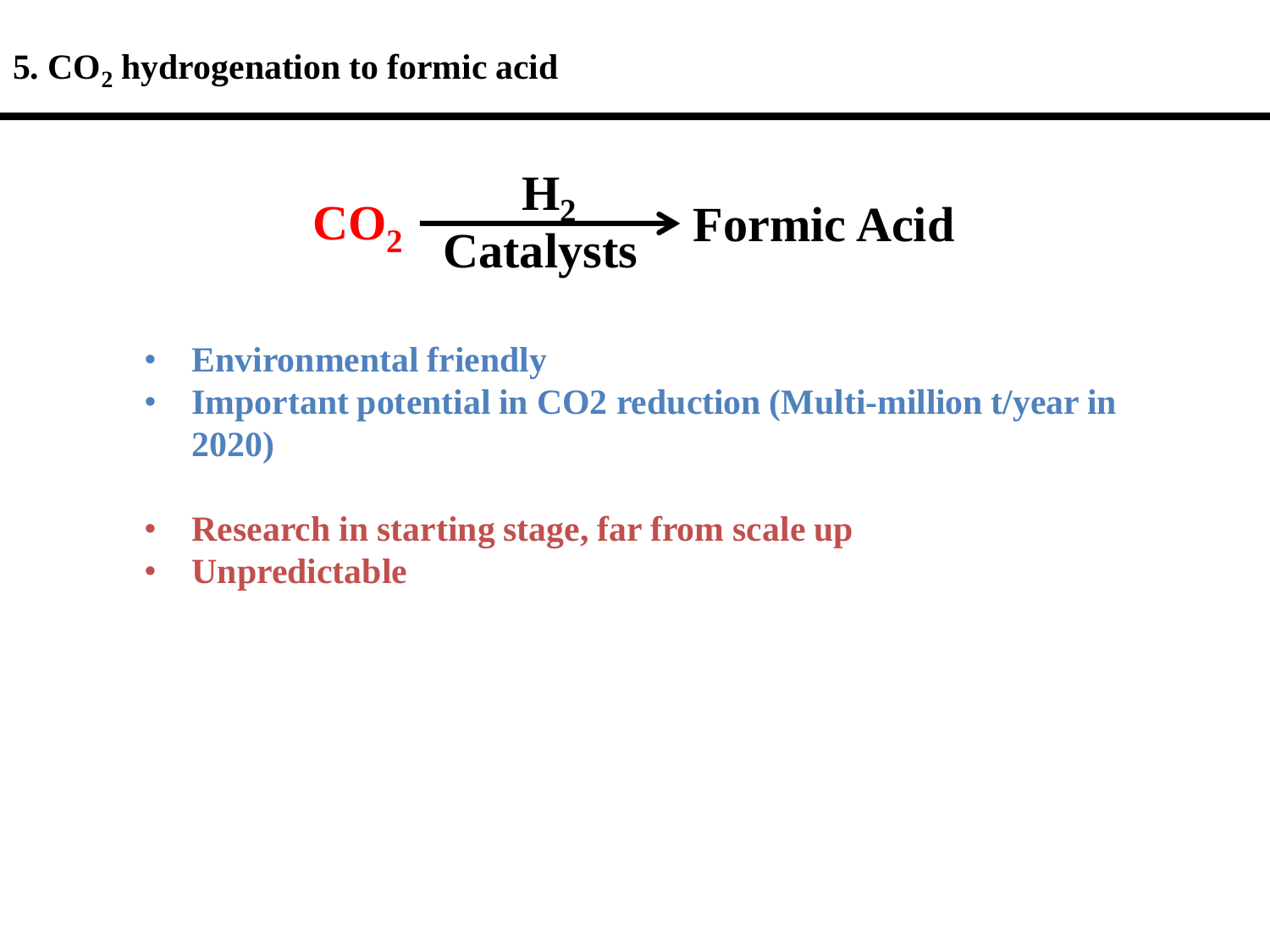# **CO<sup>2</sup> Catalysts PPC+PC**

*PPC: poly(propylene carbonate) PC: polycarbonate*

**CO<sup>2</sup> reduction analysis** 

**(t CO<sup>2</sup> /t Product)**

| <b>Direct utilization</b>                 | 0.43 |
|-------------------------------------------|------|
| <b>Direct reduction</b>                   | 0.25 |
| <b>Substitution of Raw Materials 0.36</b> |      |
| <b>Substitution of Products</b>           | 0.00 |
| <b>Overall</b>                            | 0.61 |

#### **CO<sup>2</sup> reduction capacity in Mid-long term (Mt/y)**

| 2020          |                 |              |             |                 |
|---------------|-----------------|--------------|-------------|-----------------|
| <b>Direct</b> | <b>Indirect</b> | <b>Total</b> | Compulsory* | <b>Capacity</b> |
| 0.04          | 0.06            | 0.10         | 0.50        | 3.05            |
| 2030          |                 |              |             |                 |
| <b>Direct</b> | <b>Indirect</b> | <b>Total</b> | Compulsory* | <b>Capacity</b> |
| 0.20          | 0.30            | 0.50         | 2.50        | 6.10            |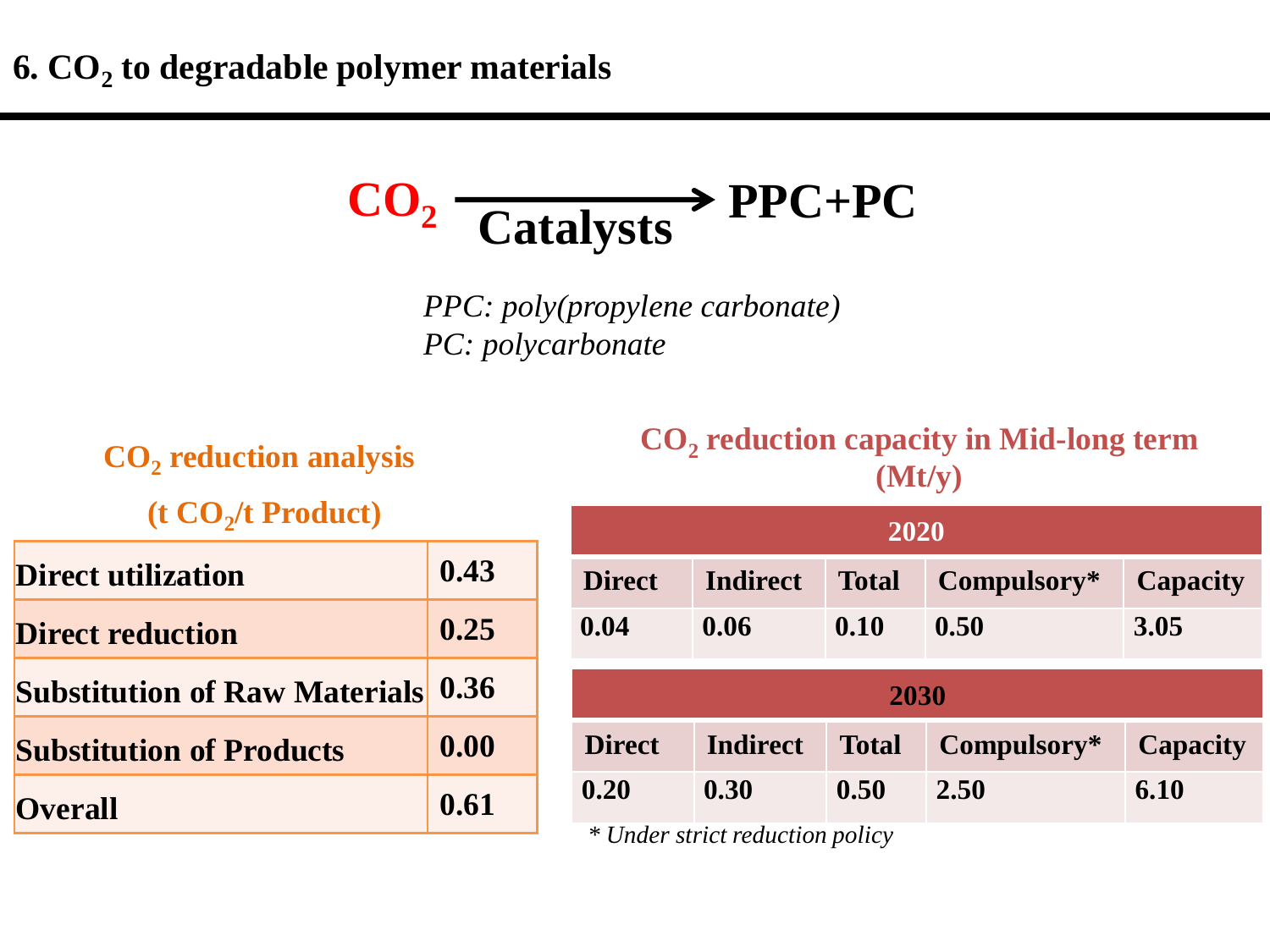**Technical…**

- **Industrial demonstration is on going**
- **5~10 years to large scale implementation**
- **Can be further improved by more efficient catalysts**

**Economical…**

- **Higher than traditional plastic, promotion policies are needed**
- **Output values of 6 and 12 billion RMB can be achieved by 2020 and 2030 under current policies**

- **Highly green and pollutants-free process**
- **Value-add product with a wide range of applications**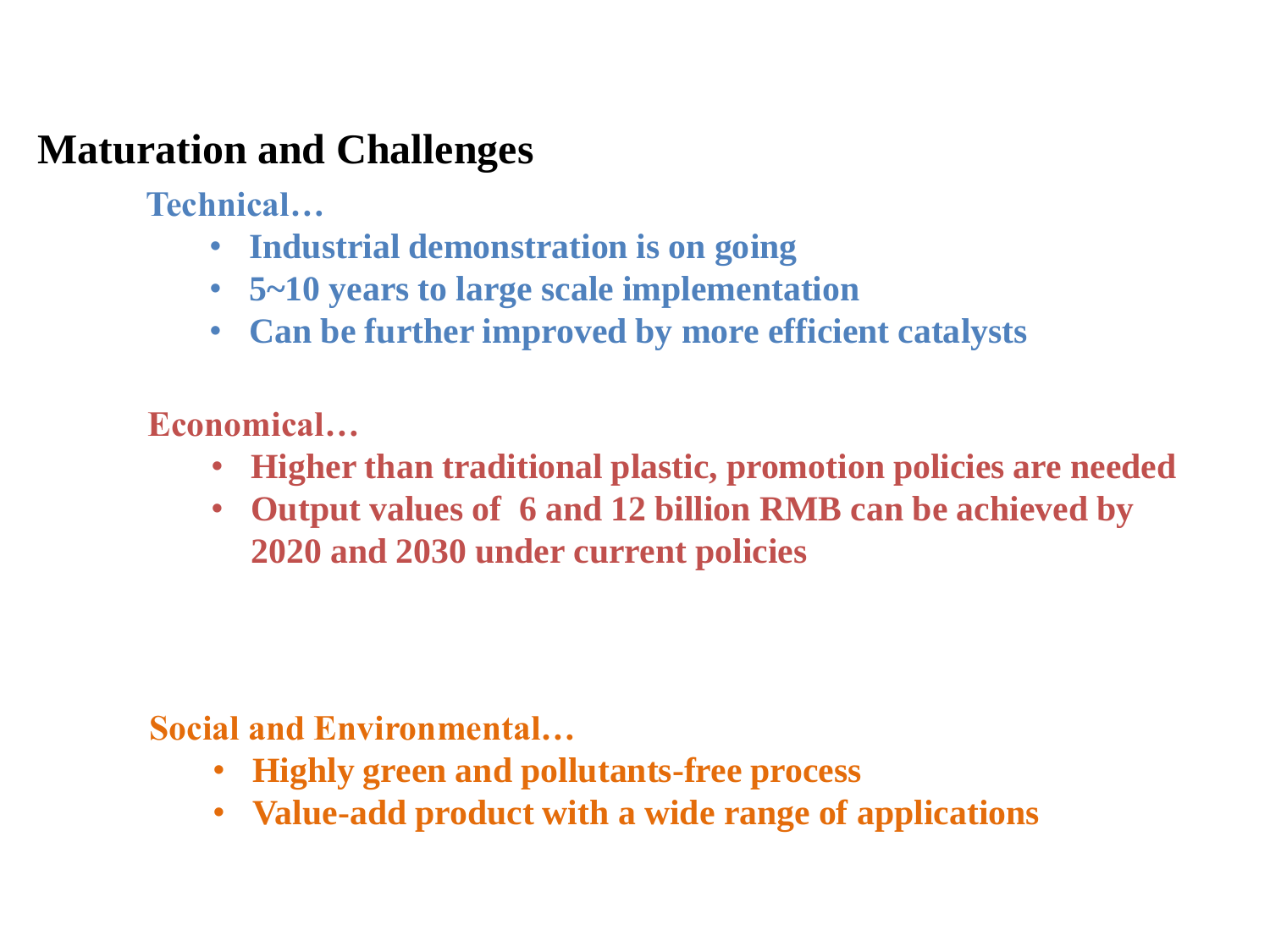#### **CO<sup>2</sup> Aniline, Formaldehyde Catalysts**  $\rightarrow$  MDI

*MDI: Diphenyl-methane-diisocyanate*

#### **CO<sup>2</sup> reduction analysis**

**(t CO<sup>2</sup> /t Product)**

| <b>Direct utilization</b>                 | 0.35 |
|-------------------------------------------|------|
| <b>Direct reduction</b>                   | 0.35 |
| <b>Substitution of Raw Materials 0.24</b> |      |
| <b>Substitution of Products</b>           | 0.00 |
| <b>Overall</b>                            | 0.59 |

#### **CO<sup>2</sup> reduction capacity in Mid-long term (Mt/y)**

| 2020                 |                 |              |             |                 |
|----------------------|-----------------|--------------|-------------|-----------------|
| <b>Direct</b>        | <b>Indirect</b> | <b>Total</b> | Compulsory* | <b>Capacity</b> |
| $\sim 0.06$          | $\sim 0.06$     | $-0.12$      | 0.29        | 1.18            |
| 2030                 |                 |              |             |                 |
|                      |                 |              |             |                 |
| <b>Direct</b>        | <b>Indirect</b> | <b>Total</b> | Compulsory* | <b>Capacity</b> |
| 0.40                 | 0.30            | 0.70         | 1.18        | 2.36            |
| $\sim$ $\sim$ $\sim$ |                 |              |             |                 |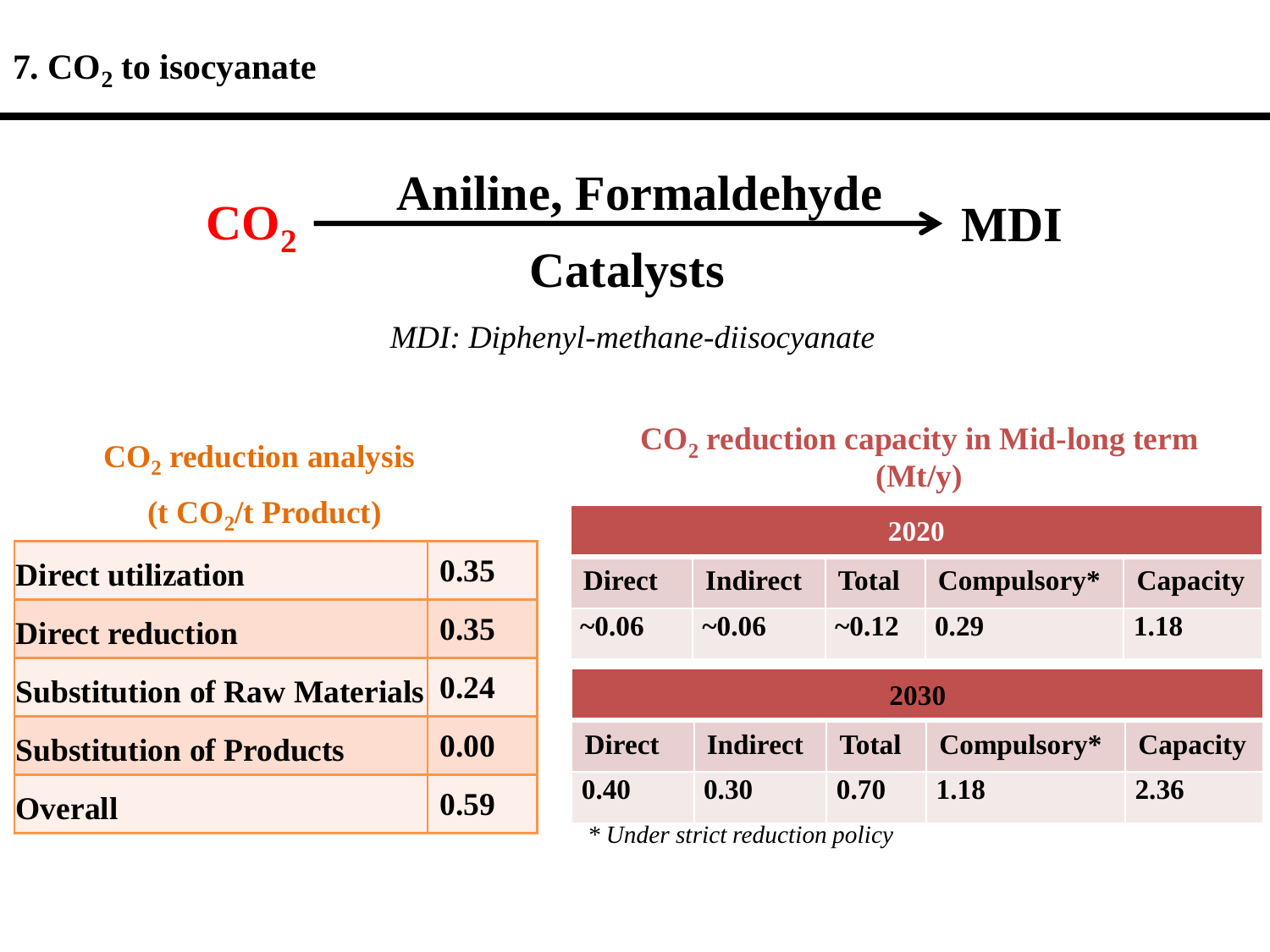**Technical…**

- **Industrial demonstration is on going**
- **Commercially available in 5-10 years**
- **Can be further improved by more efficient catalysts, reactor design and process integration**

**Economical…**

- **Lower cost than current phosgene route**
- **Output values of 4 and 24 billion RMB can be achieved by 2020 and 2030 under current policies**

- **Greener by substituting phosgene**
- **Highly flexible in scale and location**
- **Value-add product with a wide range of applications**
- **Improve the carbonate industrial chain**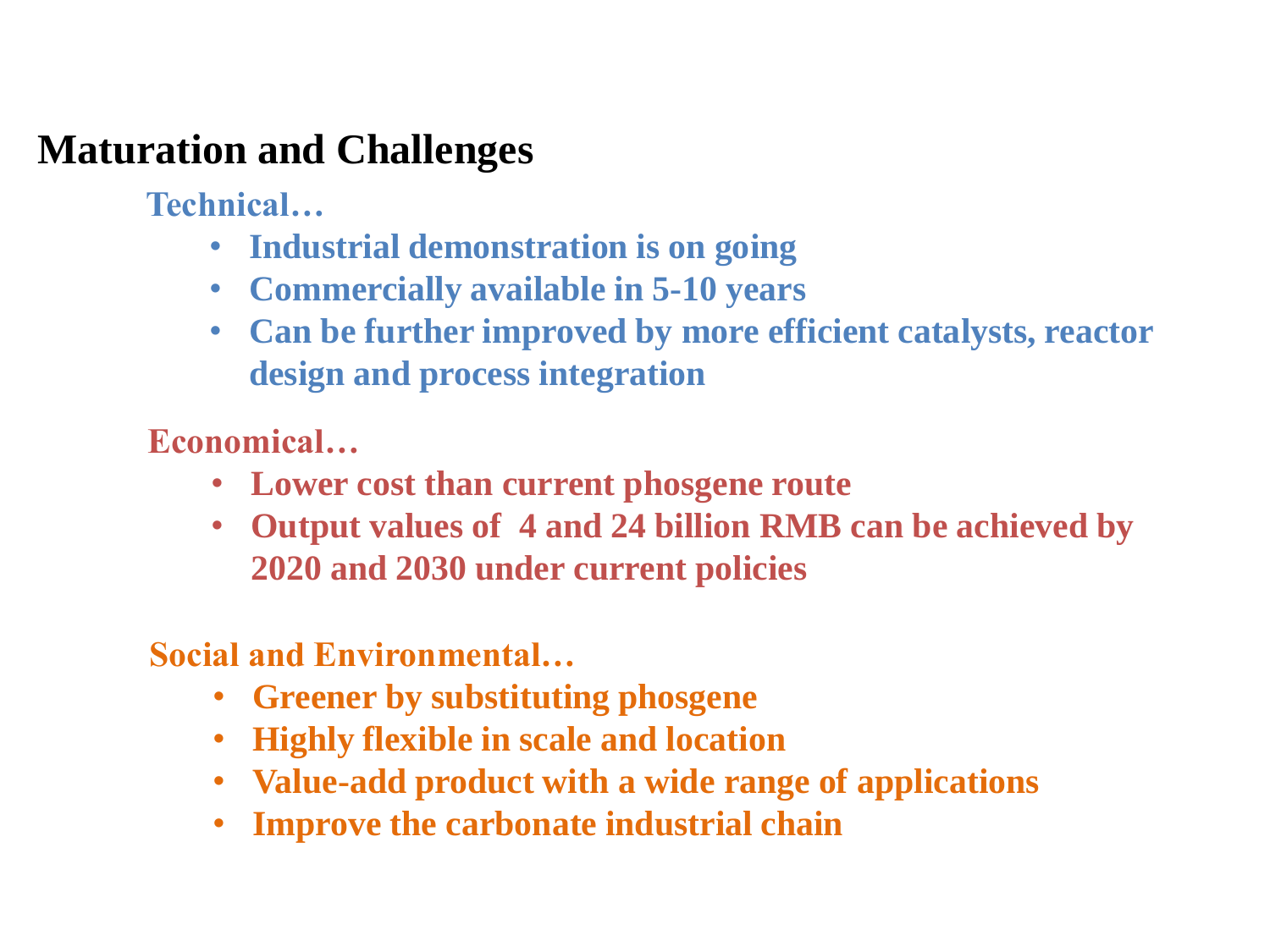#### **CO<sup>2</sup> Catalysts PCC Catalysts PET PES PC**

*PPC: poly(propylene carbonate) PET: poly(ethylene terephthalate) PES: Poly(ethylene succinate) PC: polycarbonate*

**CO<sup>2</sup> reduction analysis** 

**(t CO<sup>2</sup> /t Product)**

| <b>Direct utilization</b>            | 0.68 |
|--------------------------------------|------|
| <b>Direct reduction</b>              | 0.90 |
| <b>Substitution of Raw Materials</b> | 0.30 |
| <b>Substitution of Products</b>      | 0.00 |
| <b>Overall</b>                       | 1.18 |

**CO<sup>2</sup> reduction capacity in Mid-long term (Mt/y)**

| 2020                            |                 |              |             |                 |
|---------------------------------|-----------------|--------------|-------------|-----------------|
| <b>Direct</b>                   | <b>Indirect</b> | <b>Total</b> | Compulsory* | <b>Capacity</b> |
| 1.20                            | 0.50            | 1.70         | 5.00        | 17.00           |
|                                 |                 |              |             |                 |
| 2030                            |                 |              |             |                 |
| <b>Direct</b>                   | <b>Indirect</b> | <b>Total</b> | Compulsory* | <b>Capacity</b> |
| 1.60                            | 0.70            | 2.20         | 6.80        | 22.50           |
| * Under strict reduction policy |                 |              |             |                 |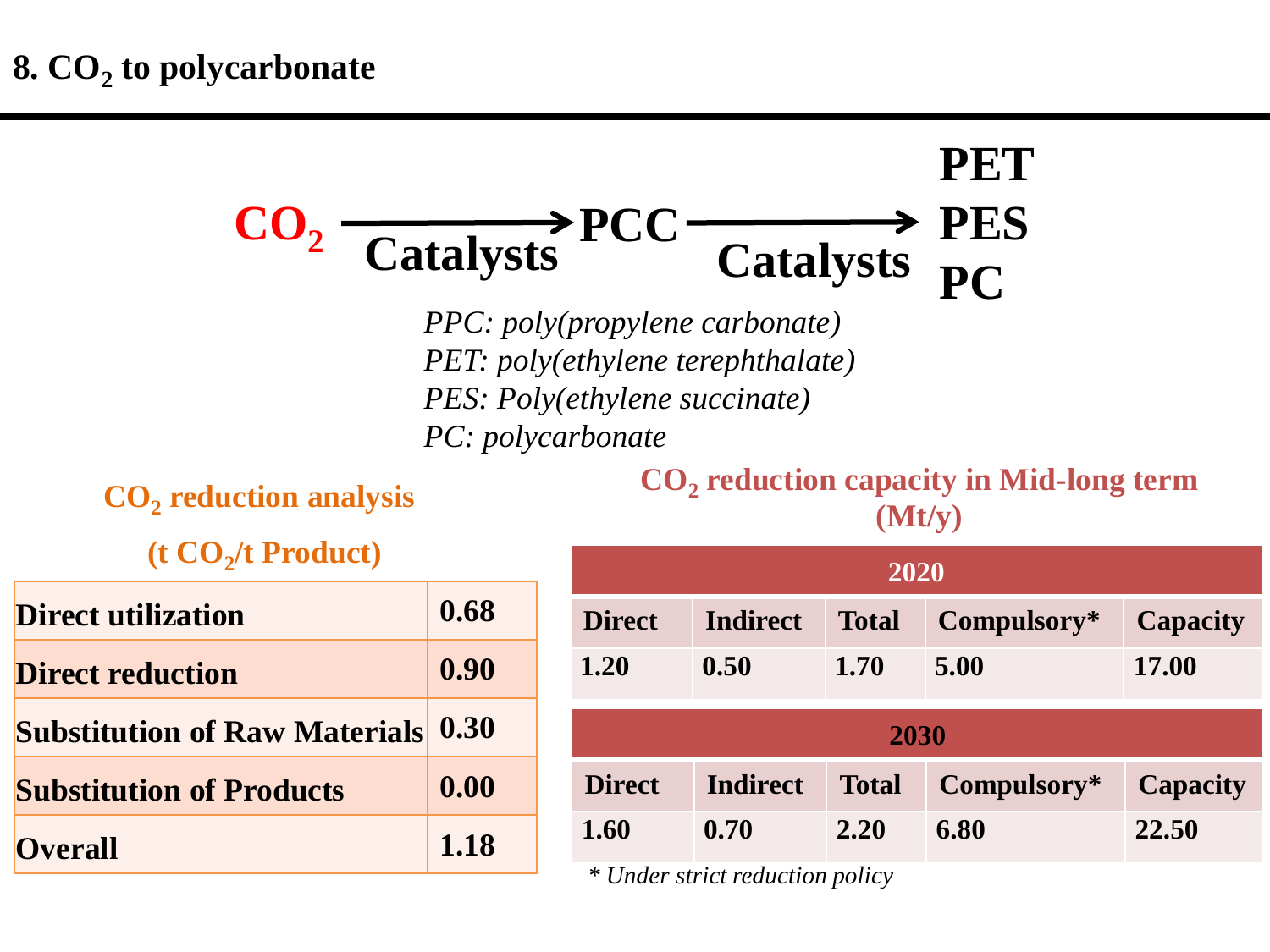**Technical…**

- **Under kilo-t scale demonstration**
- **Commercially available ~5 years**
- **More efficient catalysts are needed**

**Economical…**

- **Comparable whit the current phosgene route for PC synthesis**
- **Cost-effective than current technologies for PET and PES synthesis**
- **Output values of 50 and 80 billion RMB can be achieved by 2020 and 2030 under current policies**

- **Substitution of fossil fuels by CO**<sub>2</sub>
- **Greener by substituting phosgene**
- **Value-added products**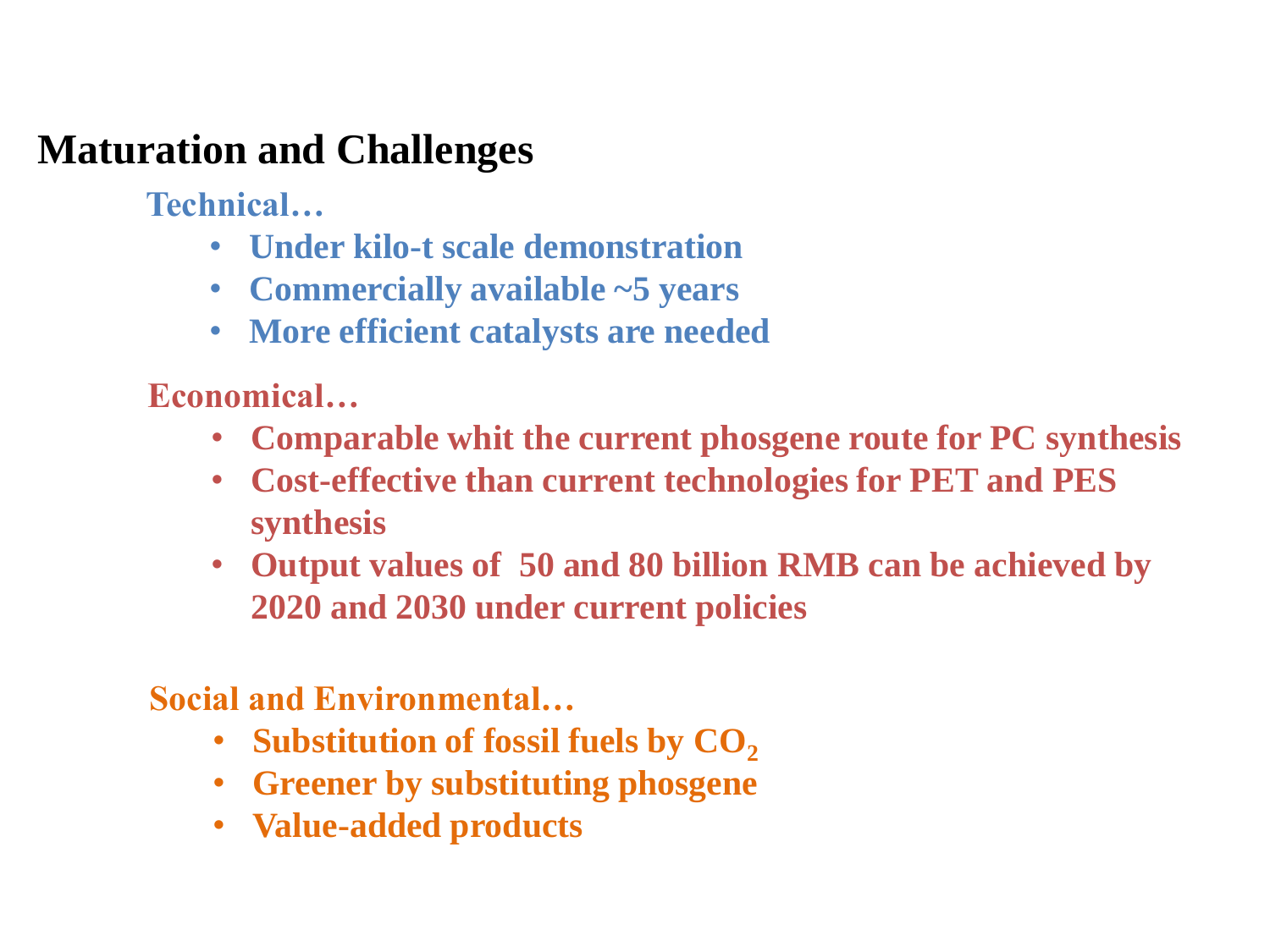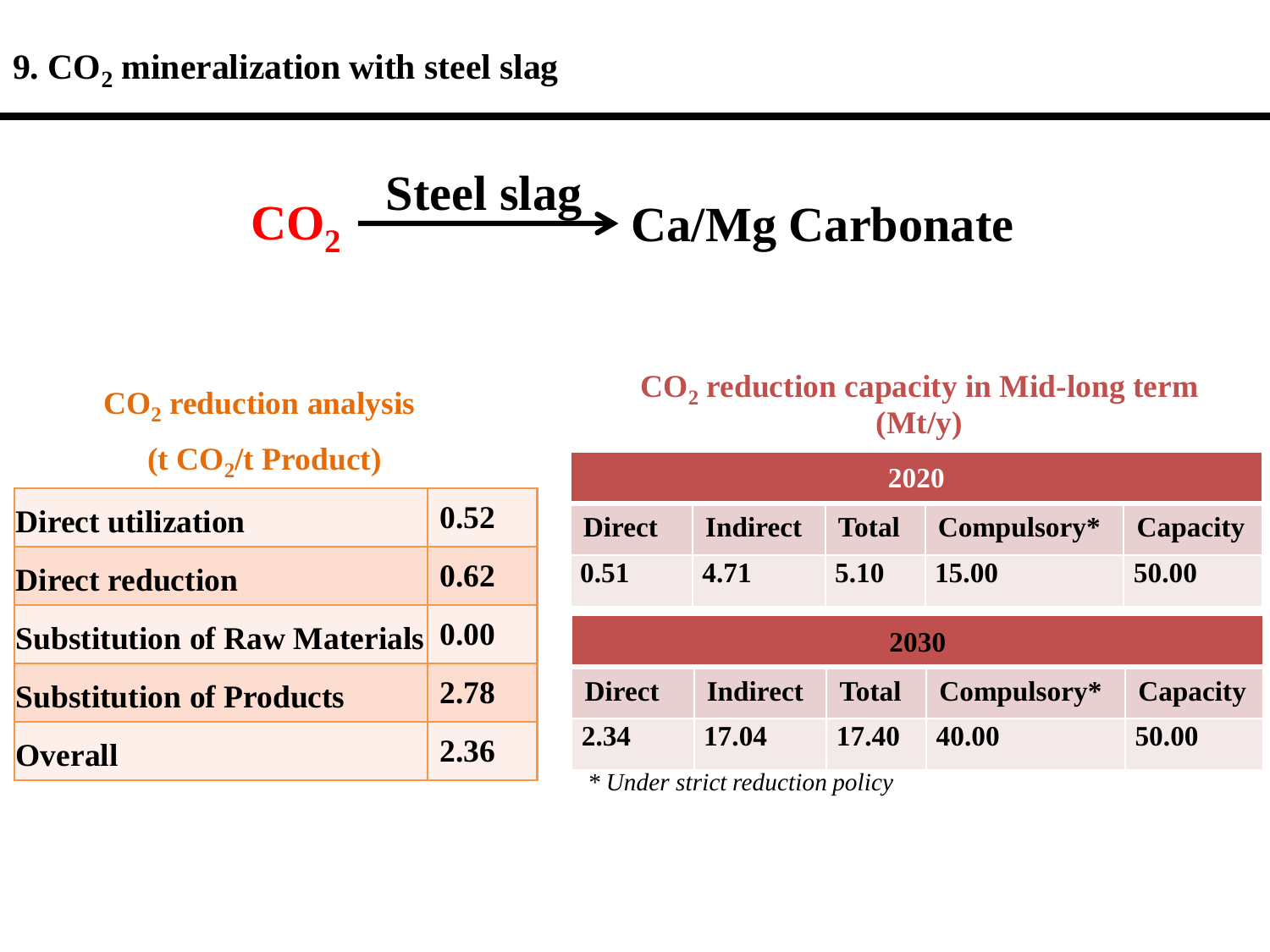**Technical…**

- **Scaling up on multi-kilo t grade**
- **Efficient reactor for solid-liquid multi phase reactor is needed**

**Economical…**

- **Excellent profit due to mineralized products**
- **Output values of 4 and 15 billion RMB can be achieved by 2020 and 2030 under current policies**

- **Important potential in CO<sup>2</sup> reduction and solid waste disposal**
- **Considerable contribution to sustainable development**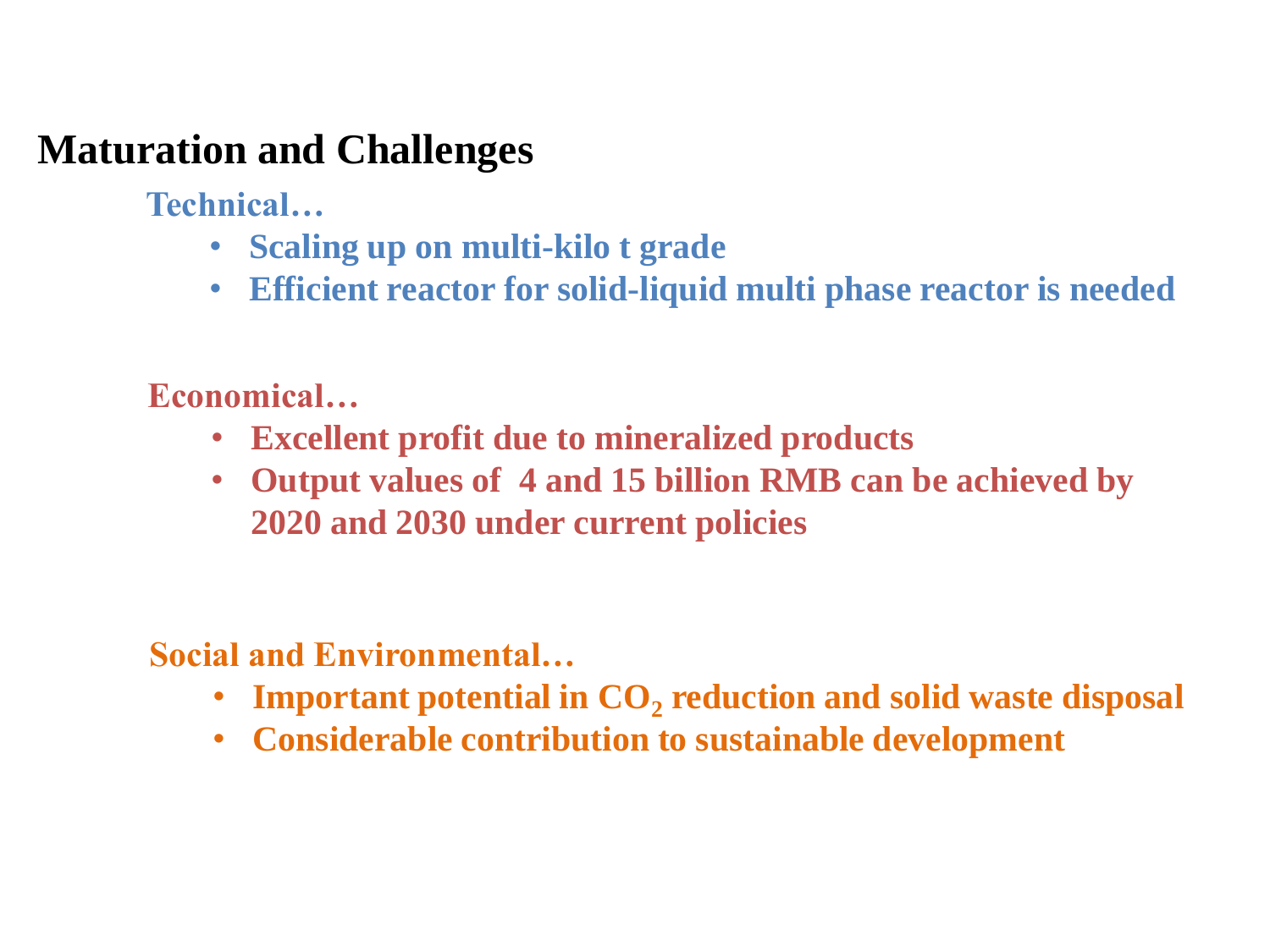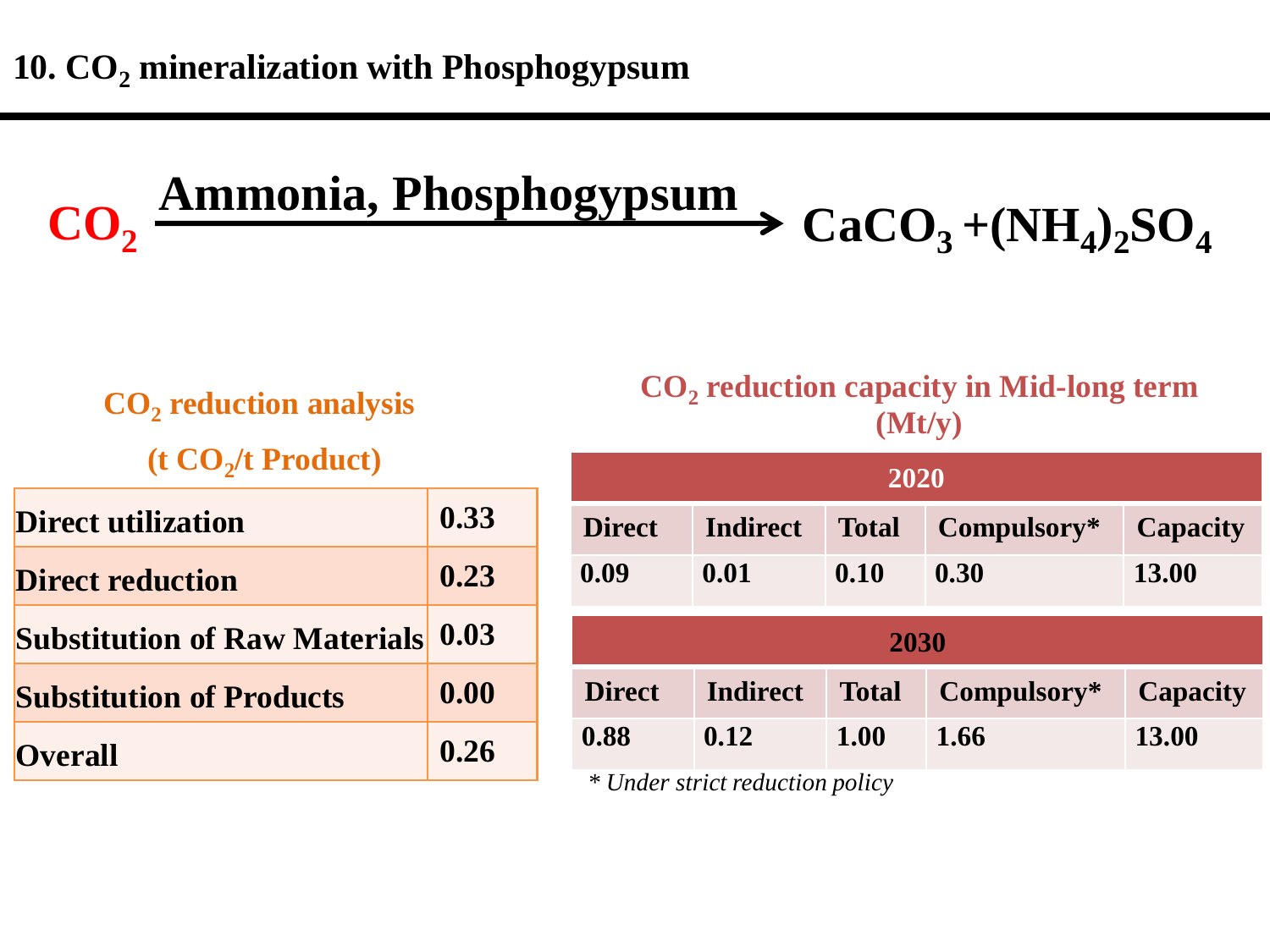**Technical…**

- **Industrialized for 2-step method**
- **Under scale up for 1-step method**
- **3~5 year to solve technical difficulties**

**Economical…**

- **Excellent profit due to mineralized products and by-produced fertilizer**
- **Further reduction of process cost is possible**
- **Output values of 0.06 and 0.6 billion RMB can be achieved by 2020 and 2030 under current policies**

- **Important potential in CO<sup>2</sup> reduction and solid waste disposal**
- **Minimize environmental footprints of phosphorus chemistry**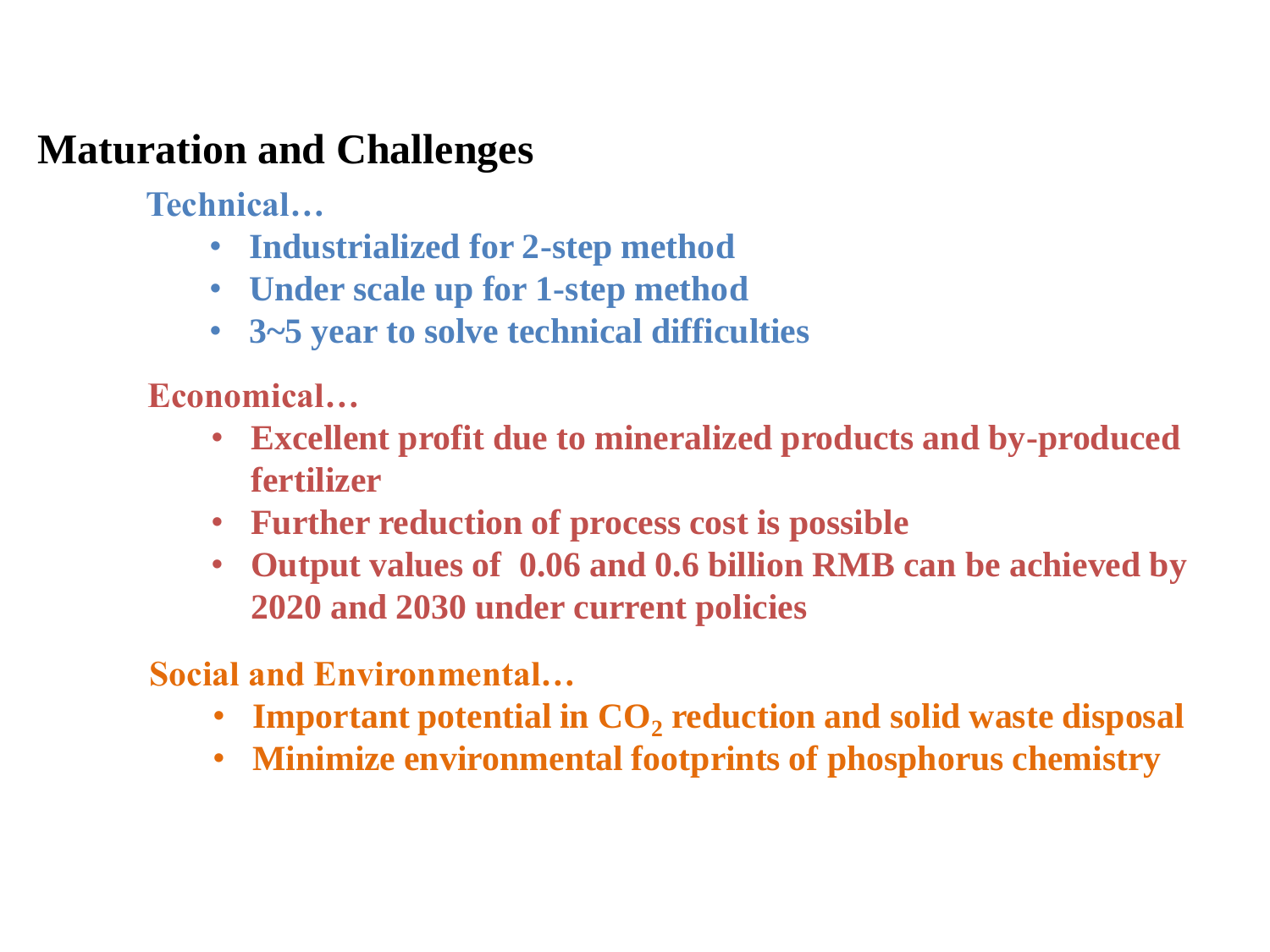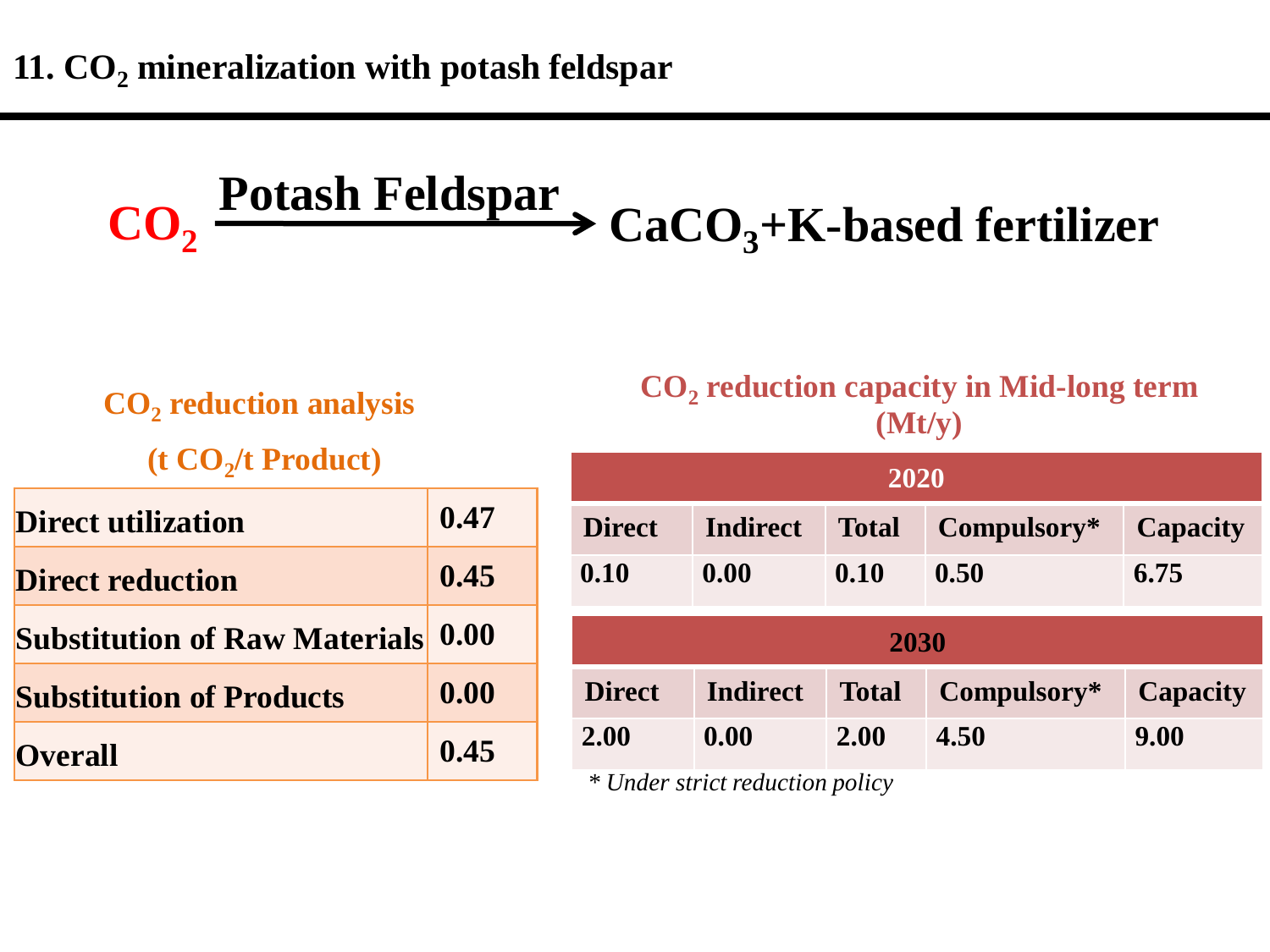**Technical…**

- **Technical difficulties such as process integration exists**
- **5~8 year to quasi-industralization**

**Economical…**

- **Higher than current routs for production of K-based fertilizer**
- **Can be promoted by consider environmental benefits and carbon tax**
- **Output values of 0.4 and 16 billion RMB can be achieved by 2020 and 2030 under current policies**

- **Important potential in CO<sub>2</sub> reduction**
- **Suitable for China due to limited soluble K resources**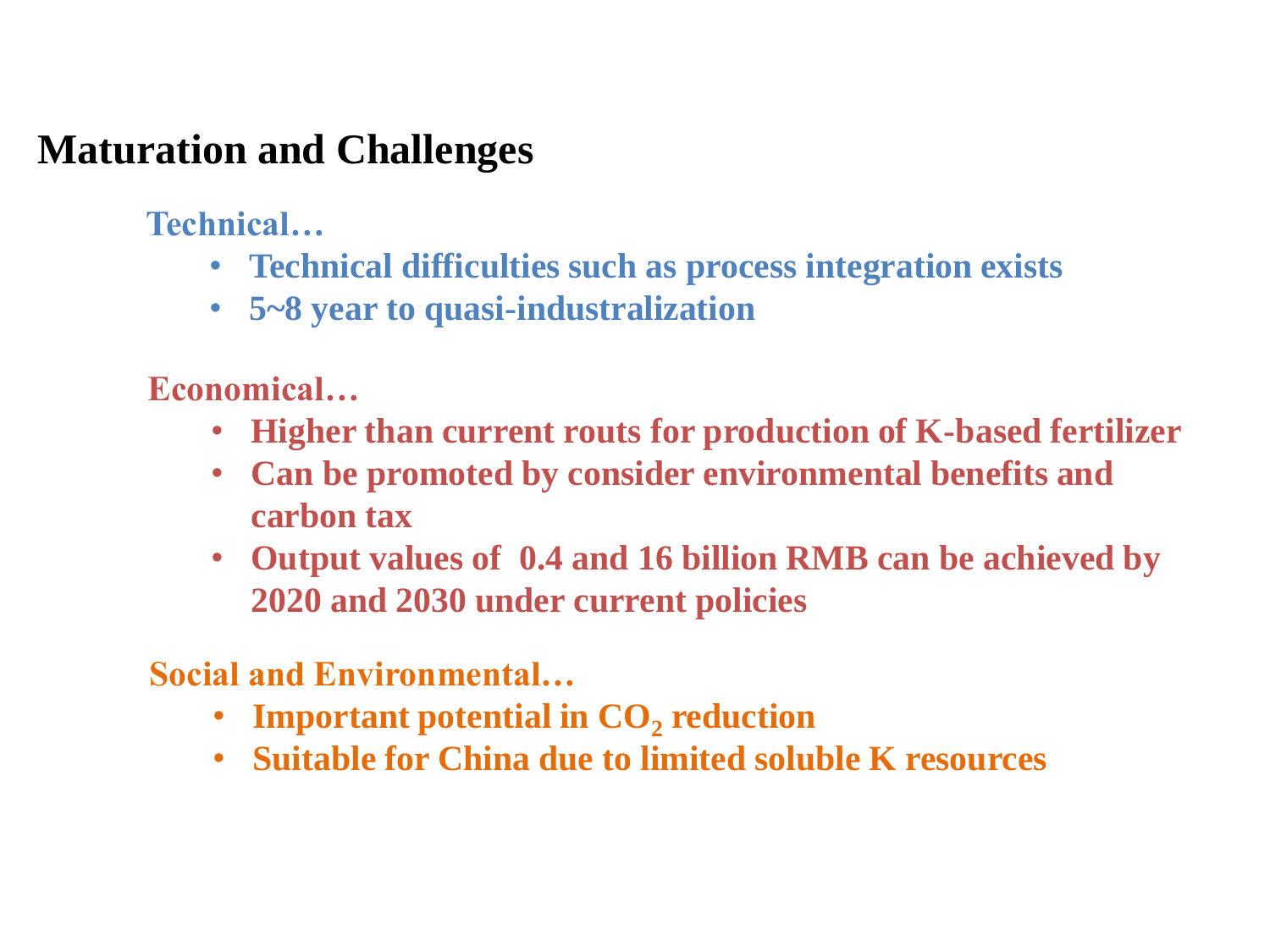# **Chemical Utilization of CO<sup>2</sup> : Summary(1)**

Chemical utilization of  $CO_2$  enables the conversion of  $CO_2$  to a wide range of chemicals, which is a potential option for  $CO_2$  reduction.

| 2020          |                 |              |             |                 |  |
|---------------|-----------------|--------------|-------------|-----------------|--|
| <b>Direct</b> | <b>Indirect</b> | <b>Total</b> | Compulsory* | Capacity        |  |
| 7.37          | 38.39           | 45.76        | 80.23       | 512.56          |  |
| 2030          |                 |              |             |                 |  |
| <b>Direct</b> | <b>Indirect</b> | <b>Total</b> | Compulsory* | <b>Capacity</b> |  |
| 20.47         | 129.03          | 131.50       | 318.13      | 779.75          |  |

#### **CO<sup>2</sup> reduction capacity in Mid-long term (Mt/y)**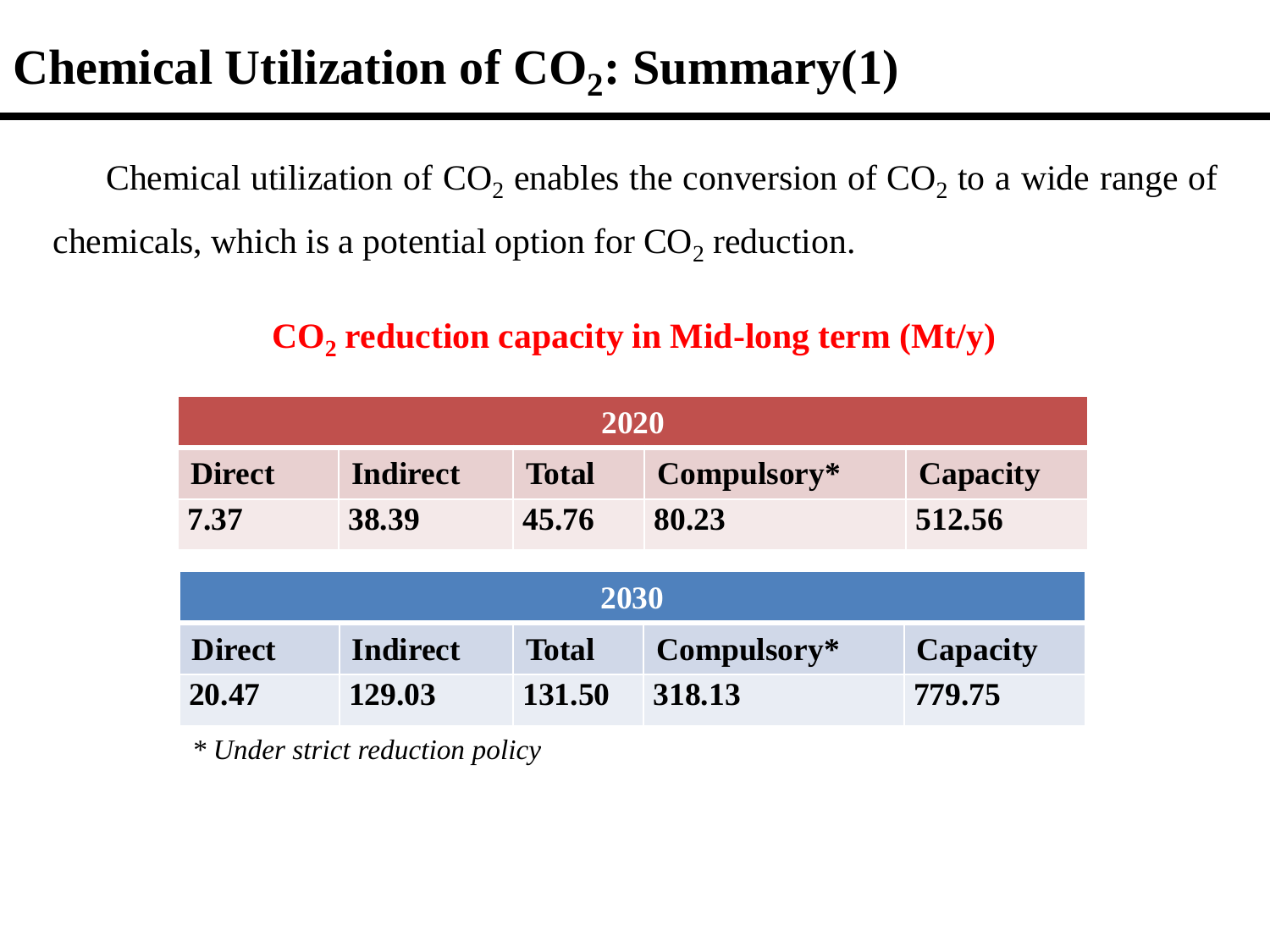| <b>Develop Stages of Strategies for Chemical CO, Utilization</b>                                                   |                                                             |                                                                                             |                                                                                                                                                                                        |  |  |
|--------------------------------------------------------------------------------------------------------------------|-------------------------------------------------------------|---------------------------------------------------------------------------------------------|----------------------------------------------------------------------------------------------------------------------------------------------------------------------------------------|--|--|
| <b>Initial Study</b>                                                                                               | <b>Lab Testing</b>                                          | <b>Pilot Demo</b>                                                                           | <b>Approaching Commercialization</b>                                                                                                                                                   |  |  |
|                                                                                                                    |                                                             |                                                                                             | $CO2$ to dimethyl carbonate<br>CO <sub>2</sub> to degradable polymer materials                                                                                                         |  |  |
|                                                                                                                    |                                                             | CO <sub>2</sub> to isocyanate<br>CO <sub>2</sub> to polycarbonate<br>$\bullet$<br>$\bullet$ | $CO2$ reforming of $CH4$ to syngas<br>CO <sub>2</sub> hydrogenation to methanol<br>CO <sub>2</sub> mineralization with steel slag<br>CO <sub>2</sub> mineralization with Phosphogypsum |  |  |
| CO <sub>2</sub> thermal decomposition for liquids synthesis<br>CO <sub>2</sub> mineralization with potash feldspar |                                                             |                                                                                             |                                                                                                                                                                                        |  |  |
| $\bullet$                                                                                                          | Direct synthesis of dimethyl carbonate from CO <sub>2</sub> |                                                                                             |                                                                                                                                                                                        |  |  |

• **CO<sup>2</sup> hydrogenation to formic acid**

 **Most strategies are in pilot-scale demonstration, funding and supports from government and companies are highly desired to promote the development of related technologies.**